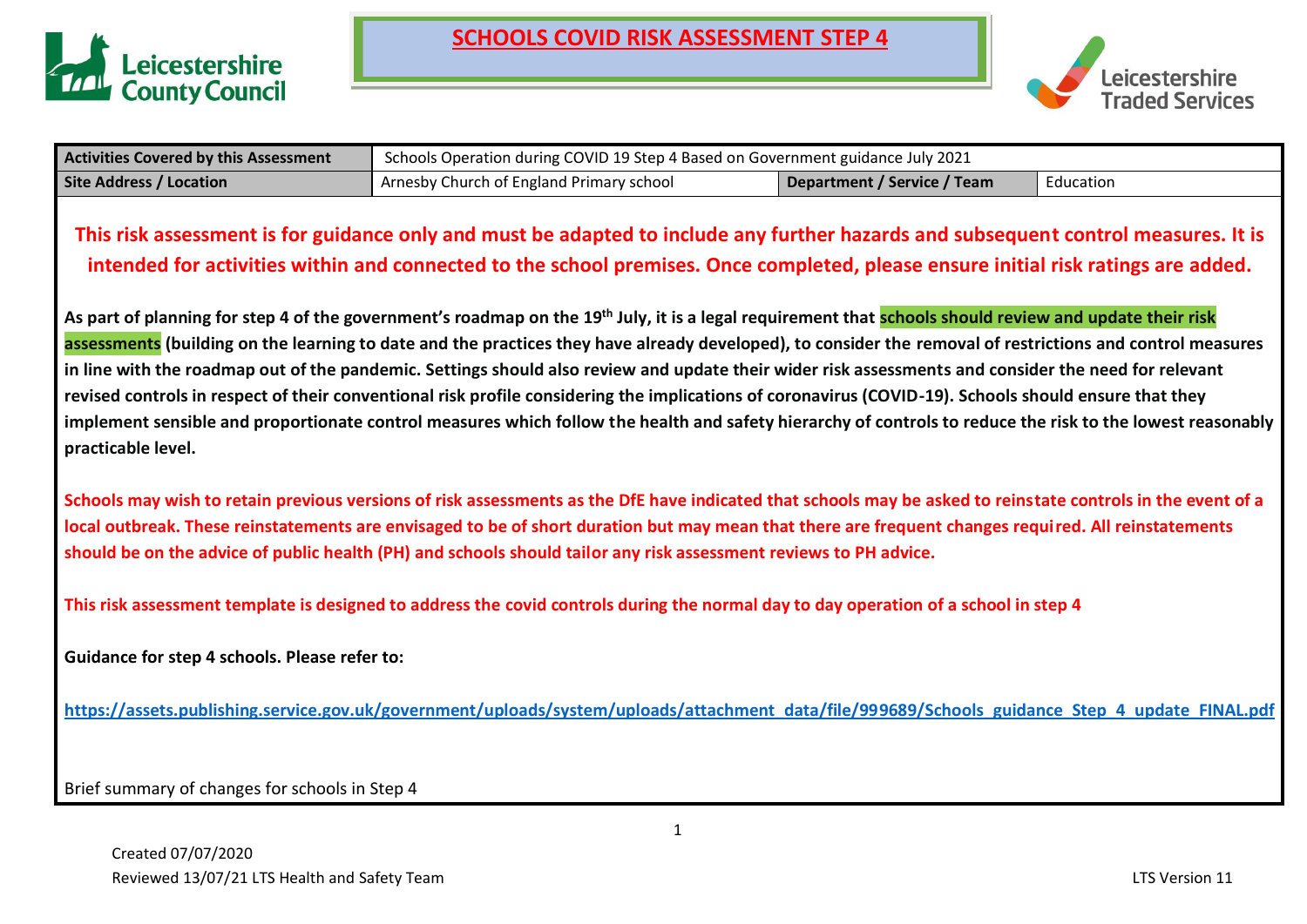



#### **From 19th July (Step 4) school covid rules are lifted so that:**

- Staggered start and finish times are no longer needed.
- Face coverings will no longer be required in classrooms and communal areas, or on dedicated transport or on public transport.
- Bubbles are no longer needed for school or summer school.
- Assemblies can resume.
- Normal lunch times can resume.
- School will no longer be required to carry out contact tracing.

#### **From 16th August:**

• Close contacts of a confirmed case under 18 (18yrs + 4 months) will no longer be required to self-isolate. However, they will be required to engage with test and trace and take a PCR test.

#### **Schools should continue to:**

- Exercise good hand hygiene.
- Exercise good respiratory hygiene, catch it, bin it, kill it principles.
- Use 'enhanced cleaning' regimes, particularly on frequently touched surfaces (minimum twice a day is suggested).
- Maintain good ventilation in occupied parts of the school, balancing ventilation with thermal comfort.
- Use PPE where appropriate to their setting or activity [\(link\).](https://www.gov.uk/government/publications/safe-working-in-education-childcare-and-childrens-social-care/safe-working-in-education-childcare-and-childrens-social-care-settings-including-the-use-of-personal-protective-equipment-ppe)
- Have systems in place to encourage all who have symptoms of covid to self-isolate (including household siblings), engage with test and trace and follow PH advice.
- Engage with regular testing if attending summer school activities (pupils and staff) and 3 days prior to the start of the autumn term. (to be reviewed Sept 2021)

#### **Schools will be required to have an Outbreak Management Plan for Covid 19 – a template will be available from PHE**

#### **Outbreak Management:**

From Step 4, close contacts will be identified via NHS Test and Trace. You may be contacted in exceptional cases to identify close contacts, as currently happens in managing other infectious diseases. You will continue to have a role in working with health protection teams in the case of a local outbreak Schools should ask parents and staff to inform them immediately of the results of a test: 'stay at home: guidance for [households](https://www.gov.uk/government/publications/covid-19-stay-at-home-guidance) with possible or confirmed [coronavirus](https://www.gov.uk/government/publications/covid-19-stay-at-home-guidance) (COVID-19) infection'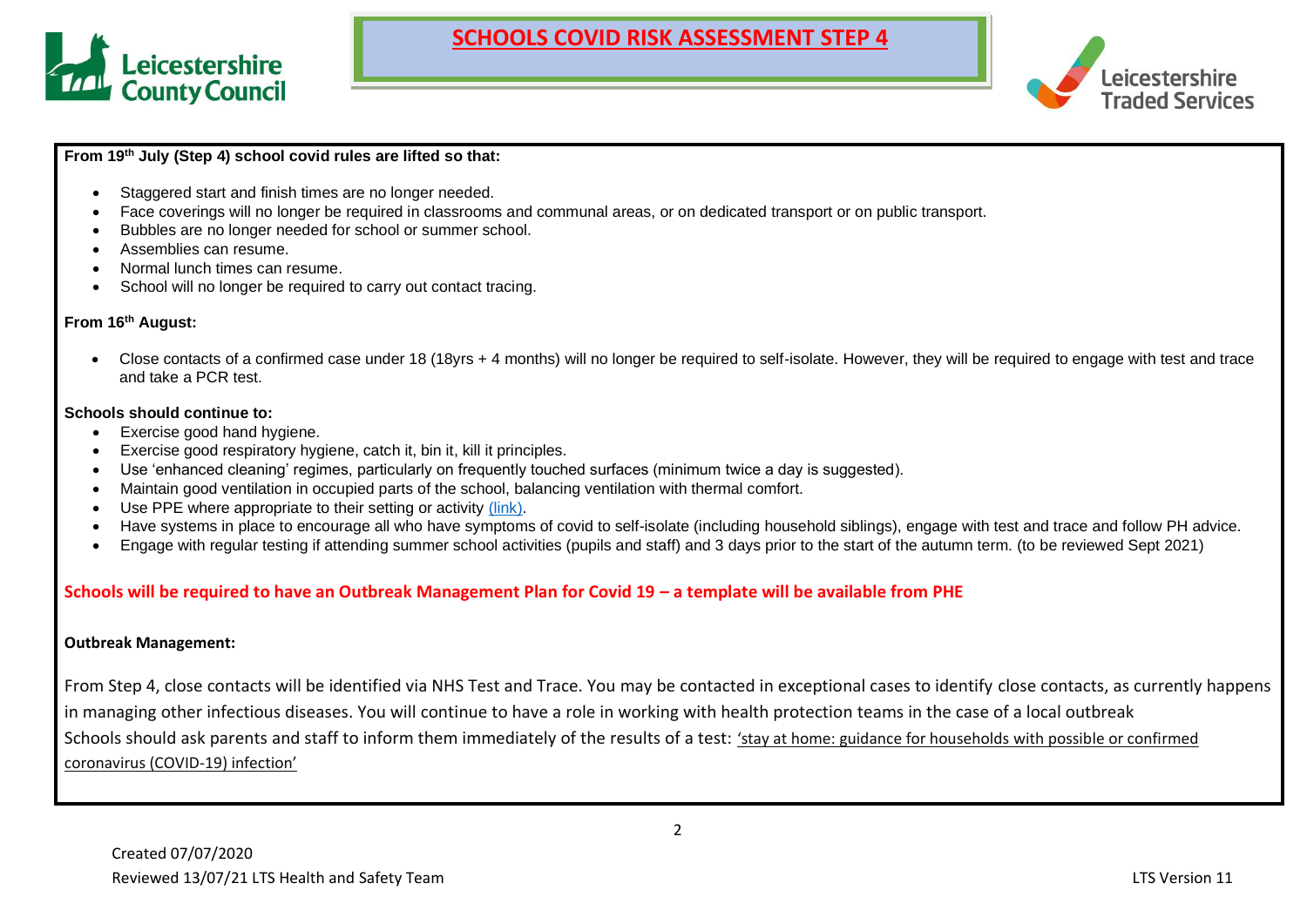



### **PPE:**

Face coverings are not classified as PPE (personal protective equipment). PPE is used in a limited number of settings to protect wearers against hazards and risks, such as surgical masks or respirators used in medical and industrial settings. A face covering is a covering of any type which covers your nose and mouth.

The majority of staff in education, childcare and children's social care settings will not require PPE beyond what they would normally need for their work, even if they are not always able to maintain a distance of 1+ metres from others.

Additional PPE for coronavirus (COVID-19) is only required in a very limited number of scenarios, for example, when:

- a pupil becomes ill with coronavirus (COVID-19) symptoms, and only then if a 1+ metre distance cannot be maintained
- performing aerosol generating procedures (AGPs)

[https://assets.publishing.service.gov.uk/government/uploads/system/uploads/attachment\\_data/file/999722/PPE\\_in\\_education\\_childcare\\_and\\_childrens\\_social\\_care\\_settings.pdf](https://assets.publishing.service.gov.uk/government/uploads/system/uploads/attachment_data/file/999722/PPE_in_education_childcare_and_childrens_social_care_settings.pdf)

When working with children and young people who cough, spit or vomit but do not have coronavirus (COVID-19) symptoms, only any PPE that would be routinely worn, should be worn. The guidance on safe working in education, childcare and children's social care provides more information about preventing and controlling infection. This includes:

- when and how PPE should be used
- what type of PPE to use
- how to source it

**Safe working in education, childcare and children's social care settings, including the use of personal protective equipment (PPE) Guidance:** [https://assets.publishing.service.gov.uk/government/uploads/system/uploads/attachment\\_data/file/999722/PPE\\_in\\_education\\_childcare\\_and\\_childrens\\_social\\_care\\_settings.pdf](https://assets.publishing.service.gov.uk/government/uploads/system/uploads/attachment_data/file/999722/PPE_in_education_childcare_and_childrens_social_care_settings.pdf)

Face Coverings: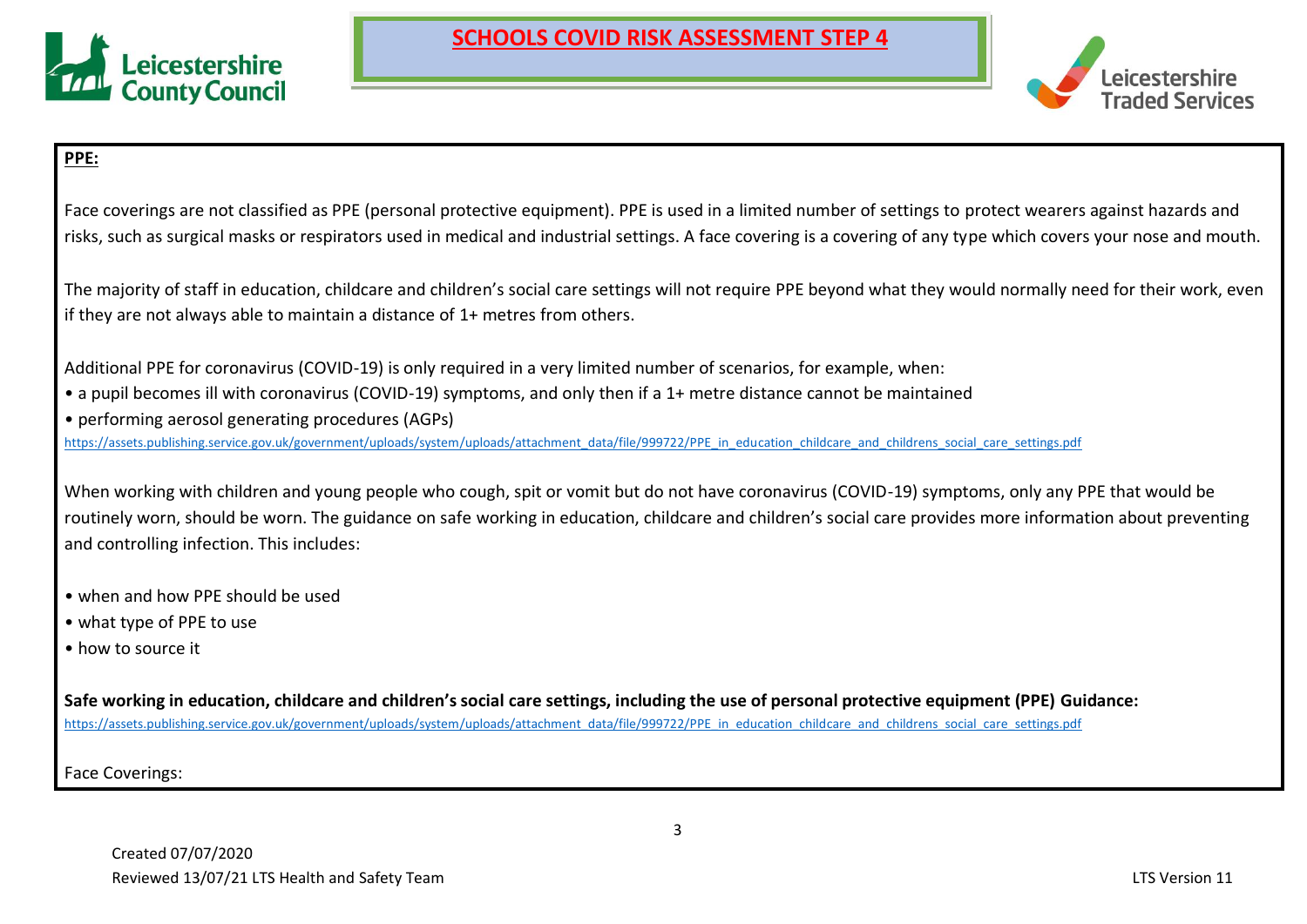



From 19 July, in line with Step 4 of the roadmap, face coverings will no longer be recommended for pupils in classrooms or communal areas in all schools. Face coverings will also no longer be recommended for staff in classrooms.

The reintroduction of face coverings for pupils, students or staff may be advised for a temporary period in response to particular localised outbreaks, including variants of concern. In all cases, any educational drawbacks should be balanced with the benefits of managing transmission. The Local Action Committee structure (bronze/silver/gold) should be used in such circumstances to re-introduce the use of face coverings. Immediate outbreak response (at the level of individual settings or a cluster of settings) remains for **local directors of public health** to advise on.

### **Domestic residential educational visits:**

Domestic residential educational visits In line with the roadmap, schools can undertake domestic residential education visits, from 17 May. Bubbles are no longer required after 19<sup>th</sup> July.

International visits can resume after 19<sup>th</sup> July but are not recommended until the autumn term.

Any domestic and international residential educational visits must be conducted in line with relevant COVID-19 guidance and regulations in place at that time and for the country you are visiting. For international trips the foreign and commonwealth office (FCO) should be consulted before any trip is considered.

For international visits school will need to be mindful of the restrictions still in place regarding the red, amber and green list and be mindful that for amber countries there may be requirements for all participants to quarantine or self-isolate upon return.

Schools will also need to be mindful to check their insurance status for short notice cancellation.

For guidance refer to gov.uk or<https://oeapng.info/>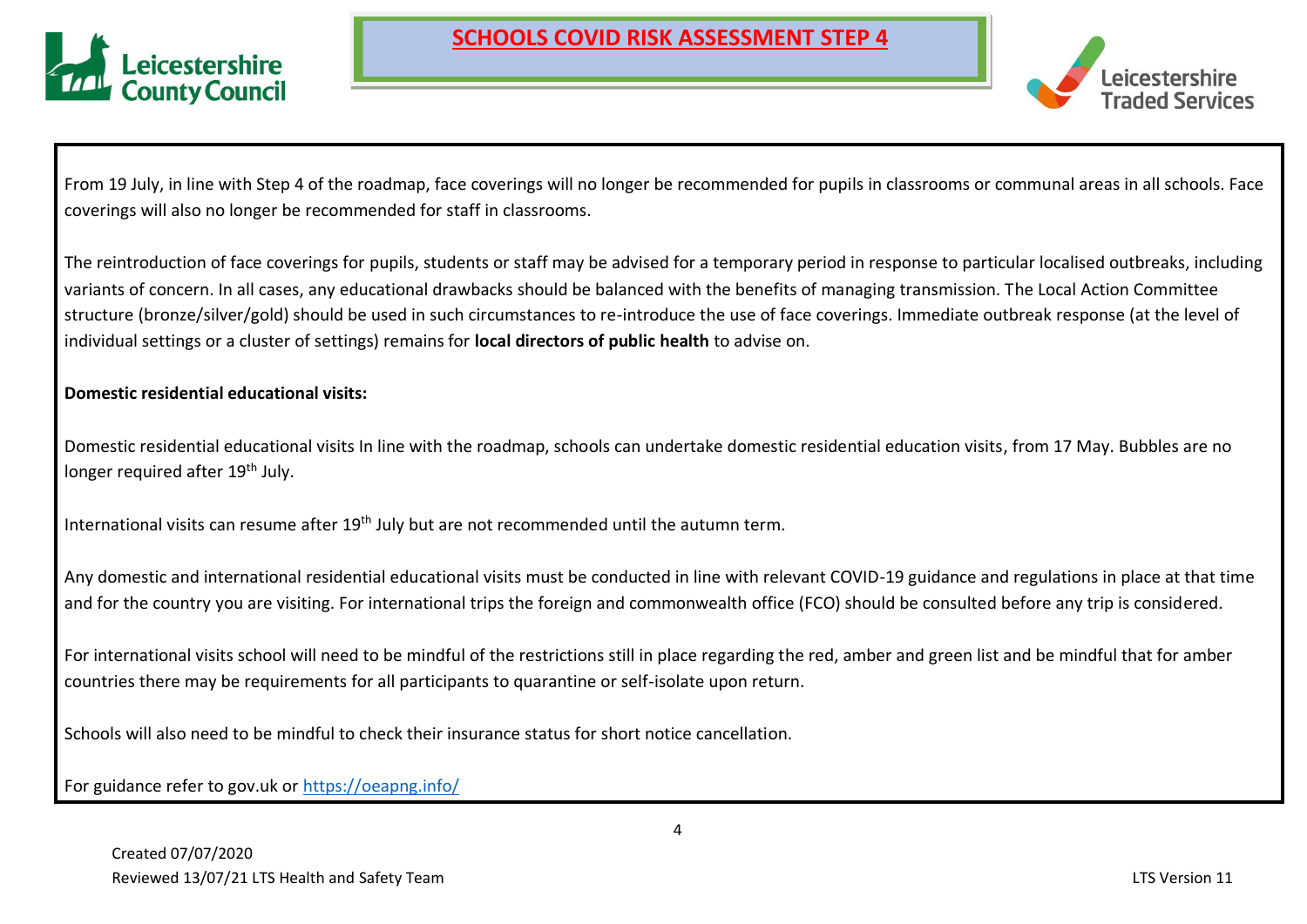



| <b>Hazard</b><br>(Something with a<br>potential to cause            | Who might be<br><b>Existing Controls</b>                                                                                      |                                                                                                                                                                                                                                                                                                                                                                                                                                                                                |          |            |                |                                                                                                                                                                                                                                                                                                                                                                                   |          |            |                | <b>Initial Risk</b><br><b>Rating</b><br>$(S \times L)$ |                            | <b>Further Controls Required</b><br>(Consider Hierarchy of |  | <b>Final Risk</b><br>Rating<br>$(S \times L)$ |  |  | <b>Action Required</b> |  |
|---------------------------------------------------------------------|-------------------------------------------------------------------------------------------------------------------------------|--------------------------------------------------------------------------------------------------------------------------------------------------------------------------------------------------------------------------------------------------------------------------------------------------------------------------------------------------------------------------------------------------------------------------------------------------------------------------------|----------|------------|----------------|-----------------------------------------------------------------------------------------------------------------------------------------------------------------------------------------------------------------------------------------------------------------------------------------------------------------------------------------------------------------------------------|----------|------------|----------------|--------------------------------------------------------|----------------------------|------------------------------------------------------------|--|-----------------------------------------------|--|--|------------------------|--|
| harm)                                                               | Harmed & How?                                                                                                                 | (Consider Hierarchy of Control)                                                                                                                                                                                                                                                                                                                                                                                                                                                | Severity | Likelihood | Rating<br>Risk | Control)                                                                                                                                                                                                                                                                                                                                                                          | Severity | Likelihood | Rating<br>Risk | Who<br>(Initial)                                       | Date<br>By:<br>$(-/-/-/-)$ | Done                                                       |  |                                               |  |  |                        |  |
| <b>Coming into</b><br>contact with<br>individuals who<br>are unwell | Staff, pupils,<br>visitors and<br>contractors.<br>Reduced infection<br>control which<br>may result in<br>spread of<br>COVID19 | Staff, pupils, visitors and<br>$\bullet$<br>contractors do not come into the<br>school if they have COVID19<br>symptoms or have tested positive<br>in the last 10 days.<br>Anyone developing COVID19<br>symptoms is sent home and a PCR<br>test is arranged.<br>Persons who have symptoms will<br>isolate for at least 10 days and will<br>not be in school.<br>Persons with a positive test will<br>remain in isolation for a period of<br>10 days from the date of the test. |          |            |                | Staff will continue to<br>$\bullet$<br>complete twice weekly<br>lateral flow tests to<br>reduce transmission until<br>advice is reviewed.<br>Results reported to LS.<br>Staff with a positive<br>$\bullet$<br>lateral flow test must<br>isolate, let school know<br>immediately and arrange<br>a confimratory PCR test. If<br>arranged within 2 days a<br>negative result (and no |          |            |                | <b>SS</b>                                              | 24/8                       |                                                            |  |                                               |  |  |                        |  |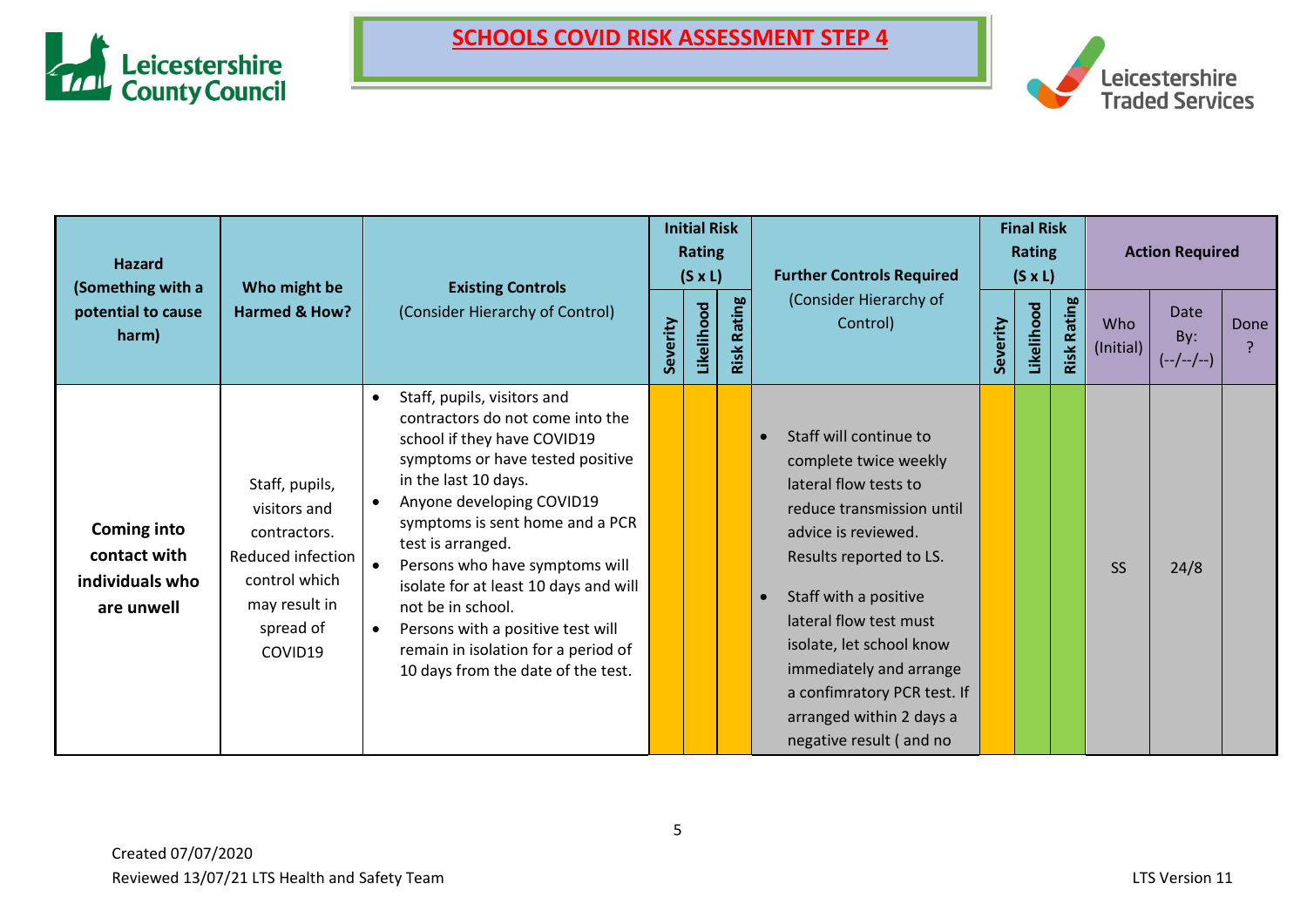



|  |  | symptoms) can end                       |  |  |  |
|--|--|-----------------------------------------|--|--|--|
|  |  | isolation.                              |  |  |  |
|  |  |                                         |  |  |  |
|  |  | Pupils and double<br>$\bullet$          |  |  |  |
|  |  | vaccinated Staff who are                |  |  |  |
|  |  | in contact with a positive              |  |  |  |
|  |  | covid case do not need to               |  |  |  |
|  |  | isolate but will arrange a              |  |  |  |
|  |  | PCR test. They are able to              |  |  |  |
|  |  | be in school awaiting                   |  |  |  |
|  |  | results, these must be                  |  |  |  |
|  |  | sent to the office.                     |  |  |  |
|  |  |                                         |  |  |  |
|  |  | Any staff who have not<br>$\bullet$     |  |  |  |
|  |  | had 2 vaccines in contact               |  |  |  |
|  |  | with a positive case                    |  |  |  |
|  |  | should follow PHE test                  |  |  |  |
|  |  | and trace guidance.                     |  |  |  |
|  |  |                                         |  |  |  |
|  |  | All staff supported with<br>$\bullet$   |  |  |  |
|  |  | time out of school for                  |  |  |  |
|  |  | Covid                                   |  |  |  |
|  |  | vaccinations/boosters.                  |  |  |  |
|  |  |                                         |  |  |  |
|  |  | Individual risk assessment<br>$\bullet$ |  |  |  |
|  |  | in place for any pregnant               |  |  |  |
|  |  | staff member.                           |  |  |  |
|  |  |                                         |  |  |  |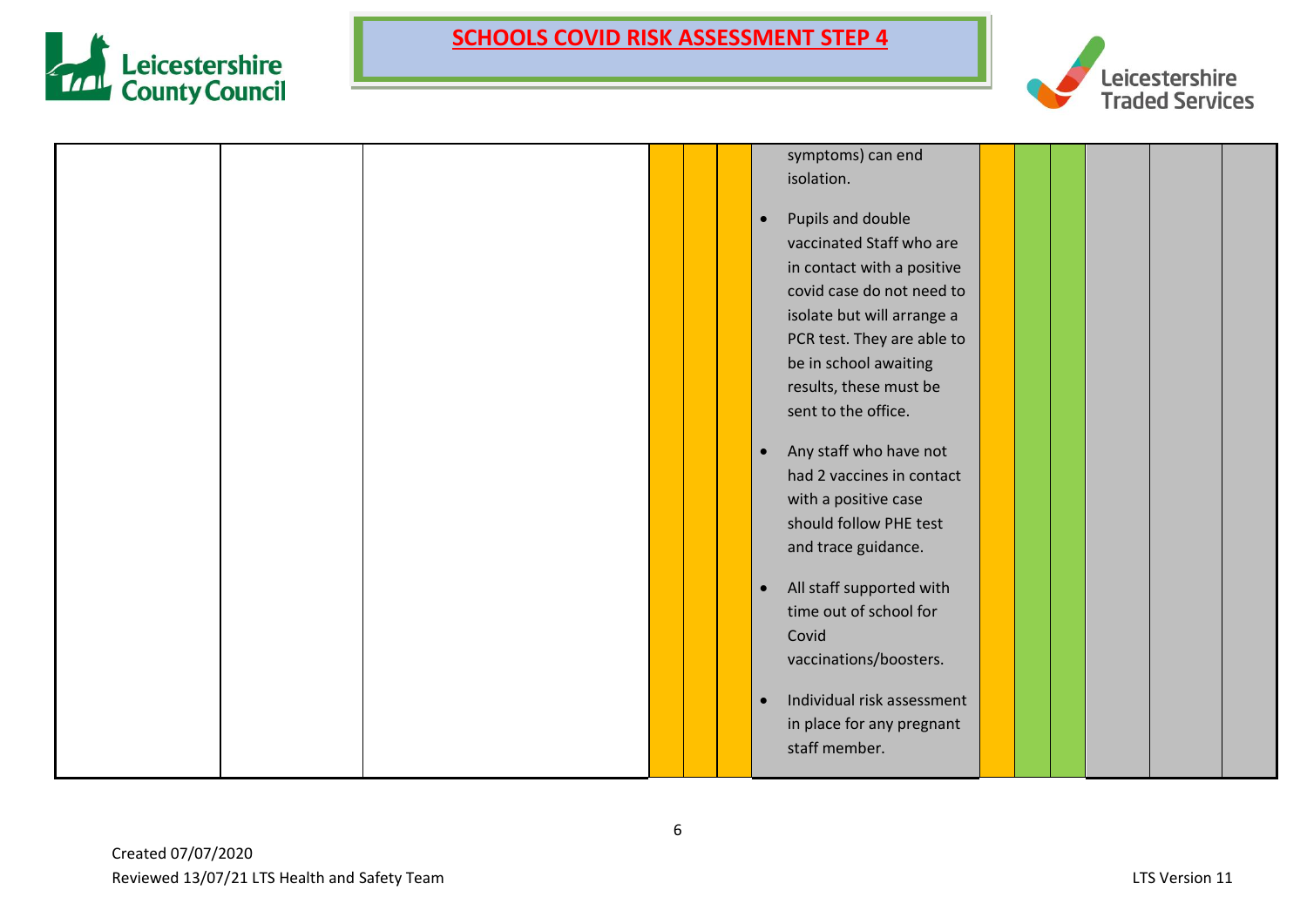



|                                                             |                                                                                                                               |                                                                                                                                                                                                                                                                                                                                                                                                                                                                                                                                                                      |  | All guidance for expectant<br>$\bullet$<br>mums followed and<br>incorporated into<br>individual risk<br>assessments. Amended as<br>needed in light of any<br>changes.<br>All staff and parents to be<br>made aware of new risk<br>assessment and protocols |  |           |      |  |
|-------------------------------------------------------------|-------------------------------------------------------------------------------------------------------------------------------|----------------------------------------------------------------------------------------------------------------------------------------------------------------------------------------------------------------------------------------------------------------------------------------------------------------------------------------------------------------------------------------------------------------------------------------------------------------------------------------------------------------------------------------------------------------------|--|------------------------------------------------------------------------------------------------------------------------------------------------------------------------------------------------------------------------------------------------------------|--|-----------|------|--|
| A pupil shows<br>symptoms of<br>COVID19 whilst in<br>school | Staff, pupils,<br>visitors and<br>contractors.<br>Reduced infection<br>control which<br>may result in<br>spread of<br>COVID19 | A pupil awaiting to be collected, is<br>$\bullet$<br>moved, if possible, to a room<br>where they can be isolated behind<br>a closed door (depending on the<br>age and needs of the pupil) with<br>appropriate adult supervision if<br>required.<br>Windows are opened for<br>ventilation.<br>PPE is worn by staff caring for the<br>pupil while they await collection if<br>a distance of 1+ metres cannot be<br>maintained.<br>The area around the pupil with<br>$\bullet$<br>symptoms is cleaned and<br>disinfected after they have left.<br>(See cleaning hazard) |  | All staff and parents to be<br>made aware of new risk<br>assessment and protocols                                                                                                                                                                          |  | <b>SS</b> | 24/8 |  |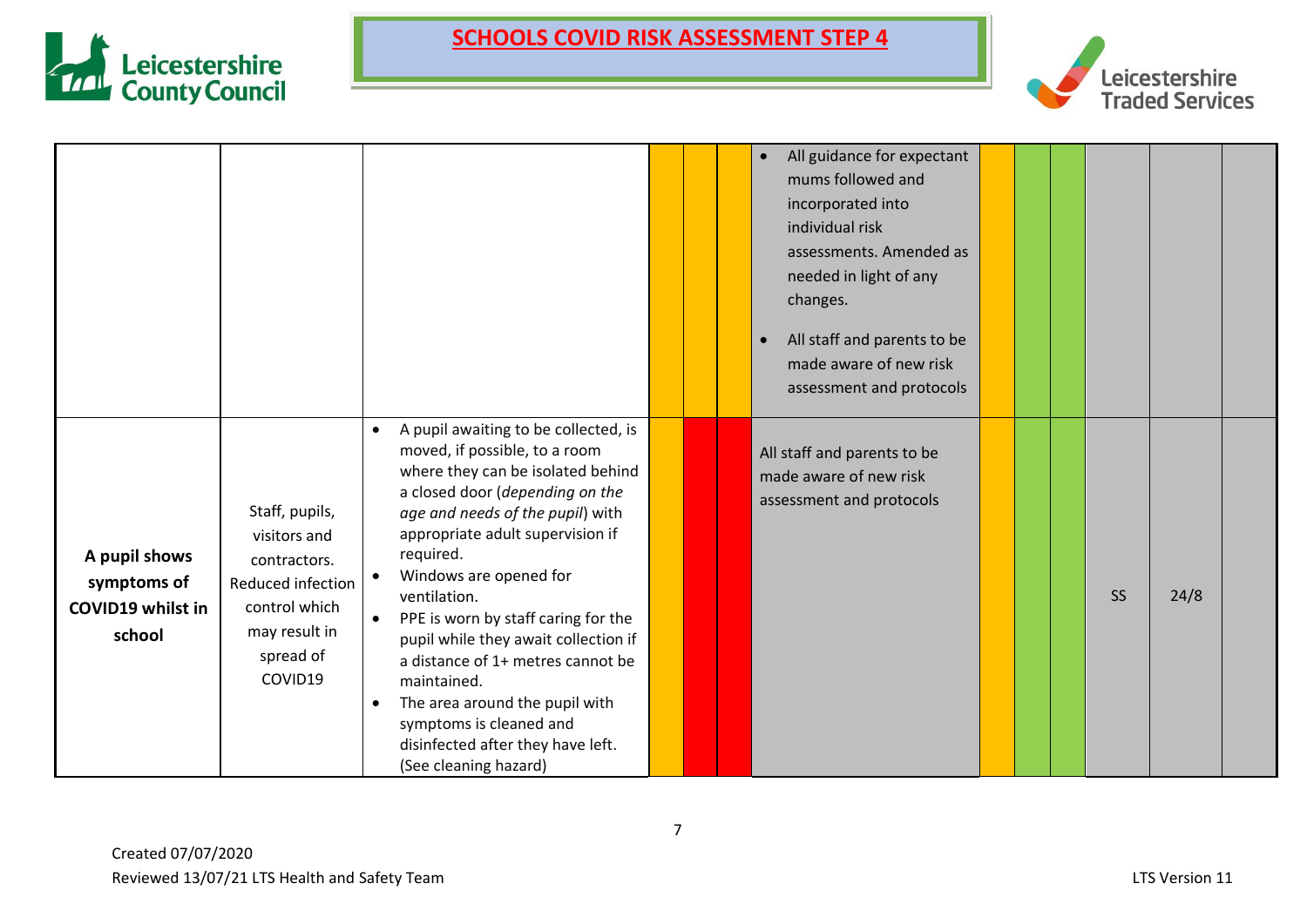



|                                                                                                                                                           |                                                                                                                                                    | Everyone washes their hands<br>$\bullet$<br>thoroughly for 20 seconds with<br>soap and running water or use<br>hand sanitiser after any contact<br>with someone who is unwell.                                                                                                                                                                                                                          |  |                                                                                                                                                                                                                                                                                                                                                                                               |  |  |  |
|-----------------------------------------------------------------------------------------------------------------------------------------------------------|----------------------------------------------------------------------------------------------------------------------------------------------------|---------------------------------------------------------------------------------------------------------------------------------------------------------------------------------------------------------------------------------------------------------------------------------------------------------------------------------------------------------------------------------------------------------|--|-----------------------------------------------------------------------------------------------------------------------------------------------------------------------------------------------------------------------------------------------------------------------------------------------------------------------------------------------------------------------------------------------|--|--|--|
| <b>Contingency plans</b><br>If guidance<br>thresholds are<br>met.<br>5 (or 10%) children or<br>staff who have mixed<br>test positive in 10 day<br>period. | Staff, pupils,<br>parents/guardian,<br>visitors and<br>contractors.<br>Reduced infection<br>control which<br>may result in<br>spread of<br>COVID19 | Review and reinforce staff testing,<br>hygiene and ventilation measures<br>Seek advice from PHE and/or DFE<br>helpline<br>Reintroduce/increase staff lateral<br>flow testing<br>Re introduce wearing of face<br>masks for all adults in communal<br>areas<br>Consider postpone/cancel trips,<br>open days, and any performances.<br>Cancel any parent visits to school<br>Postpone any planned visitors |  | Group/staff affected<br>immediately:<br>Inform parents of<br>actions needed<br>• Separate<br>playtimes/lunchtimes<br>for pupils/staff<br>Ensure separate<br>equipment from<br>other groups<br>Rota for shared areas<br>so group does not mix<br>Remote assembly<br>attendance for group<br>Increased outdoor<br>learning<br>Increase ventilation<br>Deep clean of area of school<br>affected. |  |  |  |
|                                                                                                                                                           |                                                                                                                                                    | If advised temporarily limit<br>attendance for groups and provide                                                                                                                                                                                                                                                                                                                                       |  | Vulnerable pupils to be give a<br>school laptop.<br>Daily monitoring of learning<br>by class teachers.                                                                                                                                                                                                                                                                                        |  |  |  |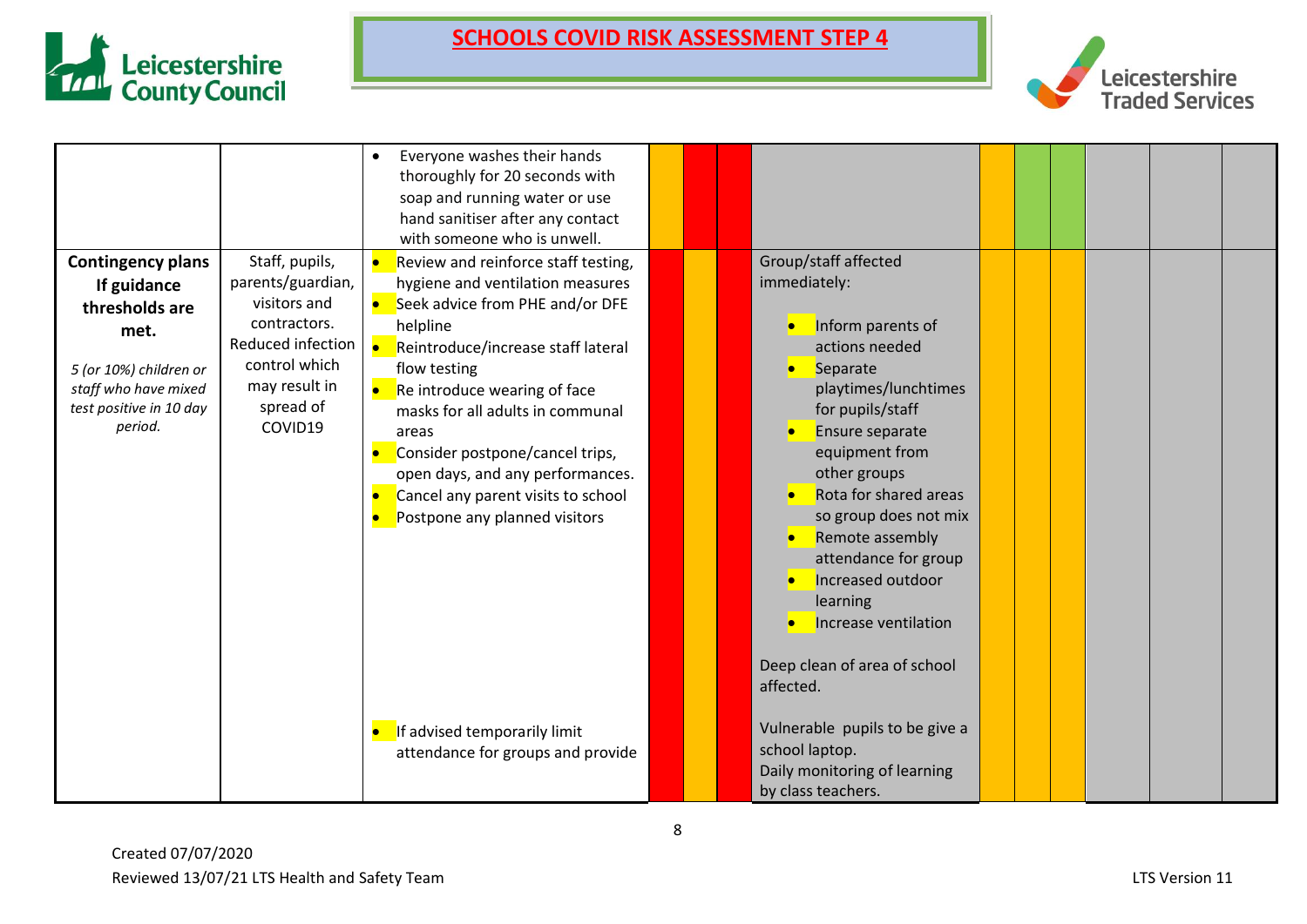



|                            |                                                                                                                                                    | excellent remote education<br>accessible to all.                                                                                                                                                                                                                                                                                                                              |  | SLT support for pupils/families<br>not accessing learning<br>SLT telephone support for all<br>vulnerable families.                                                                                                                                                                                                                                                                   |  |                    |                        |  |
|----------------------------|----------------------------------------------------------------------------------------------------------------------------------------------------|-------------------------------------------------------------------------------------------------------------------------------------------------------------------------------------------------------------------------------------------------------------------------------------------------------------------------------------------------------------------------------|--|--------------------------------------------------------------------------------------------------------------------------------------------------------------------------------------------------------------------------------------------------------------------------------------------------------------------------------------------------------------------------------------|--|--------------------|------------------------|--|
| <b>Curriculum aims</b>     | Staff, pupils,<br>parents/guardian,<br>visitors and<br>contractors.<br>Reduced infection<br>control which<br>may result in<br>spread of<br>COVID19 | To continue to support wellbeing<br>$\bullet$<br>and educational needs of all pupils.<br>• Ensure that school meets all the<br>national expectations for recovery<br>curriculum<br>• Provide a broad and balanced<br>provision that reflects pupils<br>needs.<br>Ensure that Oak academy and<br>$\bullet$<br>Class DoJo and maintained for any<br>pupils required to isolate. |  | All plans and timetables<br>reviewed by SLT<br>Half termly Oak academy<br>timetable completed and<br>available on the website.<br>Ensure a number of laptops<br>are available to home use and<br>deliver as needed to any<br>pupils isolating without ICT<br>available at home.<br>Monitor pupil well being.<br>Tailor provision to ensure<br>needs of each class/pupils are<br>met. |  | SS/MC<br><b>JB</b> | Half<br>termly<br>8/21 |  |
| Use of public<br>transport | Staff, pupils,<br>parents/guardian,<br>visitors and<br>contractors.<br>Reduced infection<br>control which<br>may result in                         | Pupils and staff are encouraged to<br>$\bullet$<br>cycle or walk to work.<br>Communicate information to<br>$\bullet$<br>parents and staff where<br>appropriate.<br>Pupils have been informed not<br>board home to school transport if                                                                                                                                         |  | All staff and parents to be<br>made aware of new risk<br>assessment and protocols                                                                                                                                                                                                                                                                                                    |  | <b>SS</b>          | 24/8                   |  |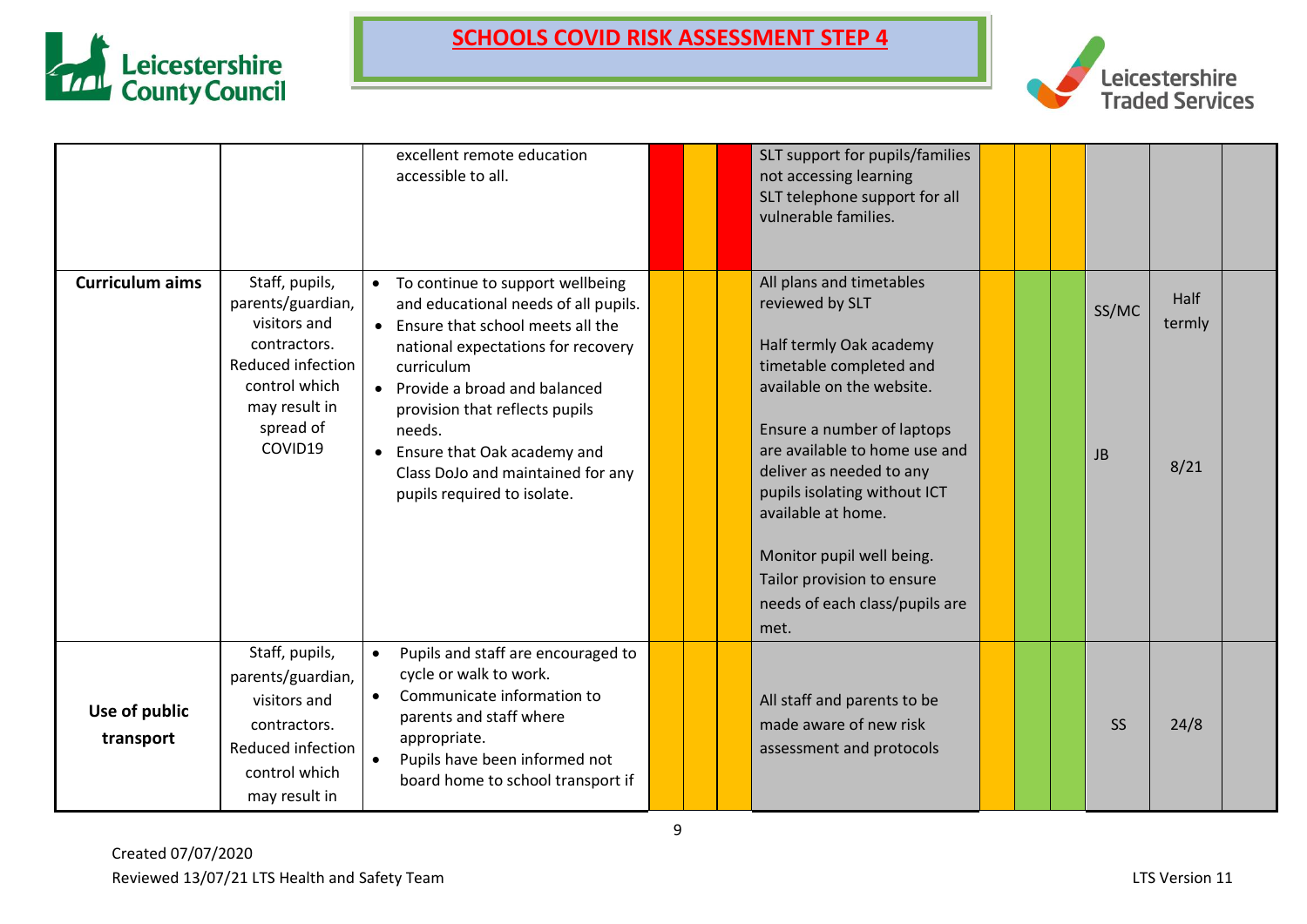



|                                  | spread of<br>COVID19                                                                                                                                                                                                                                    |           | they, or a member of their<br>household, has had a positive test<br>result or has symptoms of<br>coronavirus (COVID19).                                                                                                                                                                                                                                                                                                                                                                                       |  |                                                                                   |  |           |         |  |
|----------------------------------|---------------------------------------------------------------------------------------------------------------------------------------------------------------------------------------------------------------------------------------------------------|-----------|---------------------------------------------------------------------------------------------------------------------------------------------------------------------------------------------------------------------------------------------------------------------------------------------------------------------------------------------------------------------------------------------------------------------------------------------------------------------------------------------------------------|--|-----------------------------------------------------------------------------------|--|-----------|---------|--|
| <b>Visitors to site</b>          | Staff, pupils,<br>parents/guardian,<br>visitors and<br>contractors.<br>Reduced infection<br>control which<br>may result in<br>spread of<br>COVID19                                                                                                      | $\bullet$ | Visitors to site should be kept to a<br>minimum, appointments preferred<br>so that:<br>Visitors are asked if they have any<br>symptoms of COVID19 or have had<br>contact with anyone who has<br>symptoms of COVID19, before<br>they arrive on site.                                                                                                                                                                                                                                                           |  | Office staff keep a record of<br>visitors and check before<br>entry to school.    |  | PE        | ongoing |  |
| Carrying out 1 <sup>st</sup> aid | <b>First Aider</b><br>Person being<br>treated by the<br>first aider.<br>(Carrying out 1 <sup>st</sup><br>aid may require<br>the 1+mtr social<br>distancing rule to<br>be broken)<br>This activity<br>requires the<br>1+mtr social<br>distancing rule to | $\bullet$ | A first aider should not be<br>administering first aid treatment a<br>person who has the symptoms of<br>COVID-19 unless life threatening<br>condition and using St John's<br>ambulance guidance (link at end<br>of document). Isolation care can<br>be given.<br>If a child presents symptoms of<br>COVID-19 they will be isolated<br>1+m away from people and<br>parents called to collect them<br>within 30 minutes.<br>Persons who have symptoms will<br>isolate for 10 days and will not be<br>in school. |  | All staff and parents to be<br>made aware of new risk<br>assessment and protocols |  | <b>SS</b> | 24/8    |  |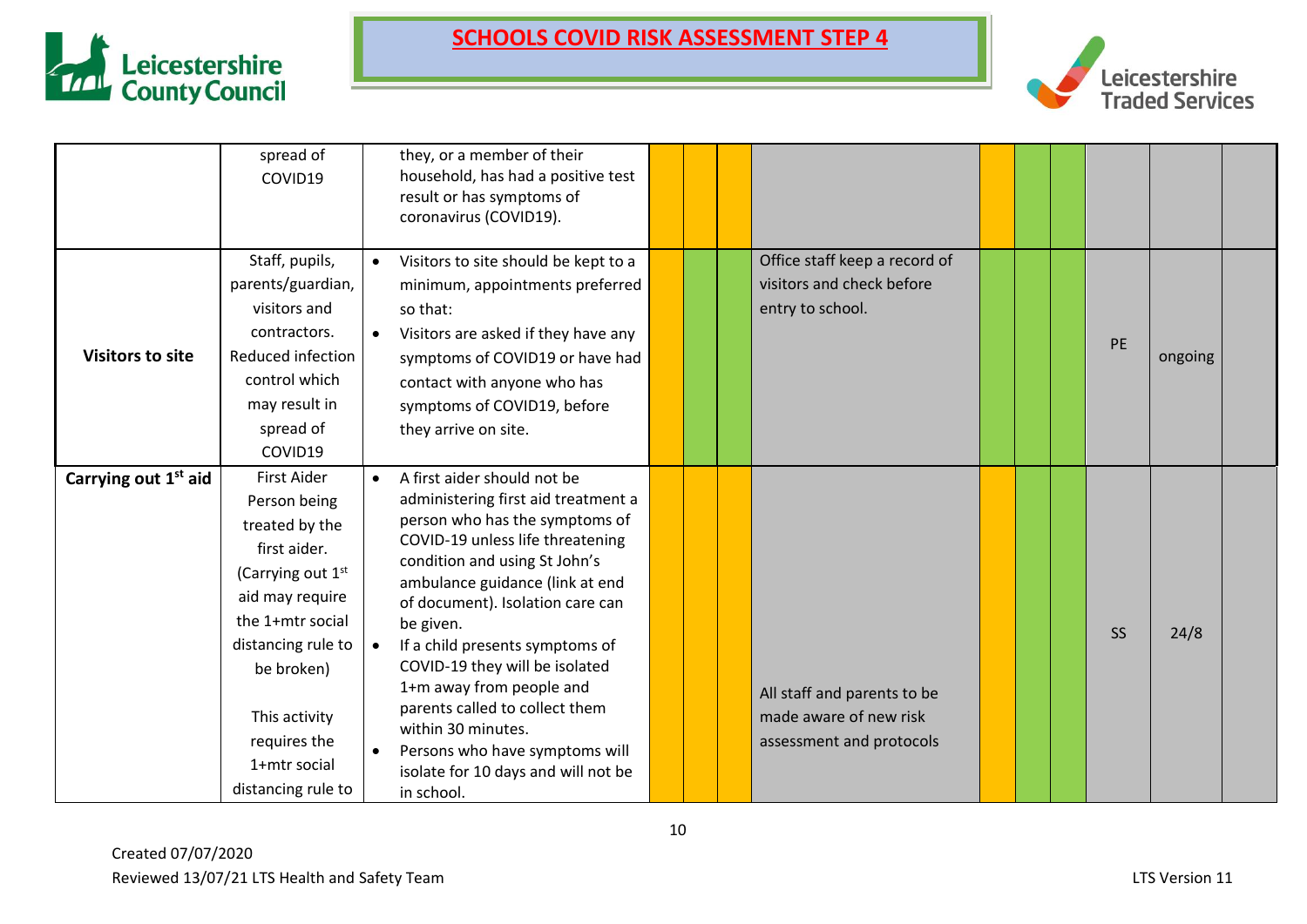



| be broken. This    | $\bullet$ | The first aider will wash their       |  | Identified first aid staff to be |  |  |  |
|--------------------|-----------|---------------------------------------|--|----------------------------------|--|--|--|
| could lead to      |           | hands for at least 20 seconds with    |  | used in the event of a           |  |  |  |
| either person      |           | soap and water before donning         |  | symptomatic child.               |  |  |  |
| involved in        |           | gloves.                               |  |                                  |  |  |  |
| becoming           |           | Nitrile Gloves conforming             |  |                                  |  |  |  |
| infected with      |           | BSEN455 will be worn to deliver       |  |                                  |  |  |  |
|                    |           | first aid.                            |  |                                  |  |  |  |
| COVID-19 through   |           | Latex gloves will be avoided to       |  |                                  |  |  |  |
| close contact with |           | remove the risk of allergic           |  |                                  |  |  |  |
| an asymptomatic    |           | reaction.                             |  |                                  |  |  |  |
| carrier,           |           | The first aider will cover any cuts   |  |                                  |  |  |  |
| transmitting the   |           | on their hands with waterproof        |  |                                  |  |  |  |
| virus through      |           | plasters.                             |  |                                  |  |  |  |
| bodily fluids or   |           | The first aider will avoid putting    |  |                                  |  |  |  |
| respiratory        |           | their fingers in their mouth and      |  |                                  |  |  |  |
|                    |           | touching their face.                  |  |                                  |  |  |  |
| droplets entering  | $\bullet$ | The first aider will avoid touching   |  |                                  |  |  |  |
| the persons eyes,  |           | any part of a dressing that will      |  |                                  |  |  |  |
| nose or mouth.     |           | come in contact with a wound.         |  |                                  |  |  |  |
|                    |           | The first aider will wear goggles (if |  |                                  |  |  |  |
| The First aider    |           | the person requiring first aid is     |  |                                  |  |  |  |
| may have an        |           | showing signs of COVID19)             |  |                                  |  |  |  |
| allergic reaction  |           | conforming BSEN 166.1b.3 to           |  |                                  |  |  |  |
| to latex gloves.   |           | prevent bodily fluids being           |  |                                  |  |  |  |
|                    |           | splashed into the eyes.               |  |                                  |  |  |  |
|                    | $\bullet$ | A fluid-resistant surgical face mask  |  |                                  |  |  |  |
|                    |           | will be worn by the first aider, if   |  |                                  |  |  |  |
|                    |           | the person is presenting with         |  |                                  |  |  |  |
|                    |           | COVID19 symptoms. The surgical        |  |                                  |  |  |  |
|                    |           | masks used conform to BS EN           |  |                                  |  |  |  |
|                    |           | 14683:2019 Type IIR.                  |  |                                  |  |  |  |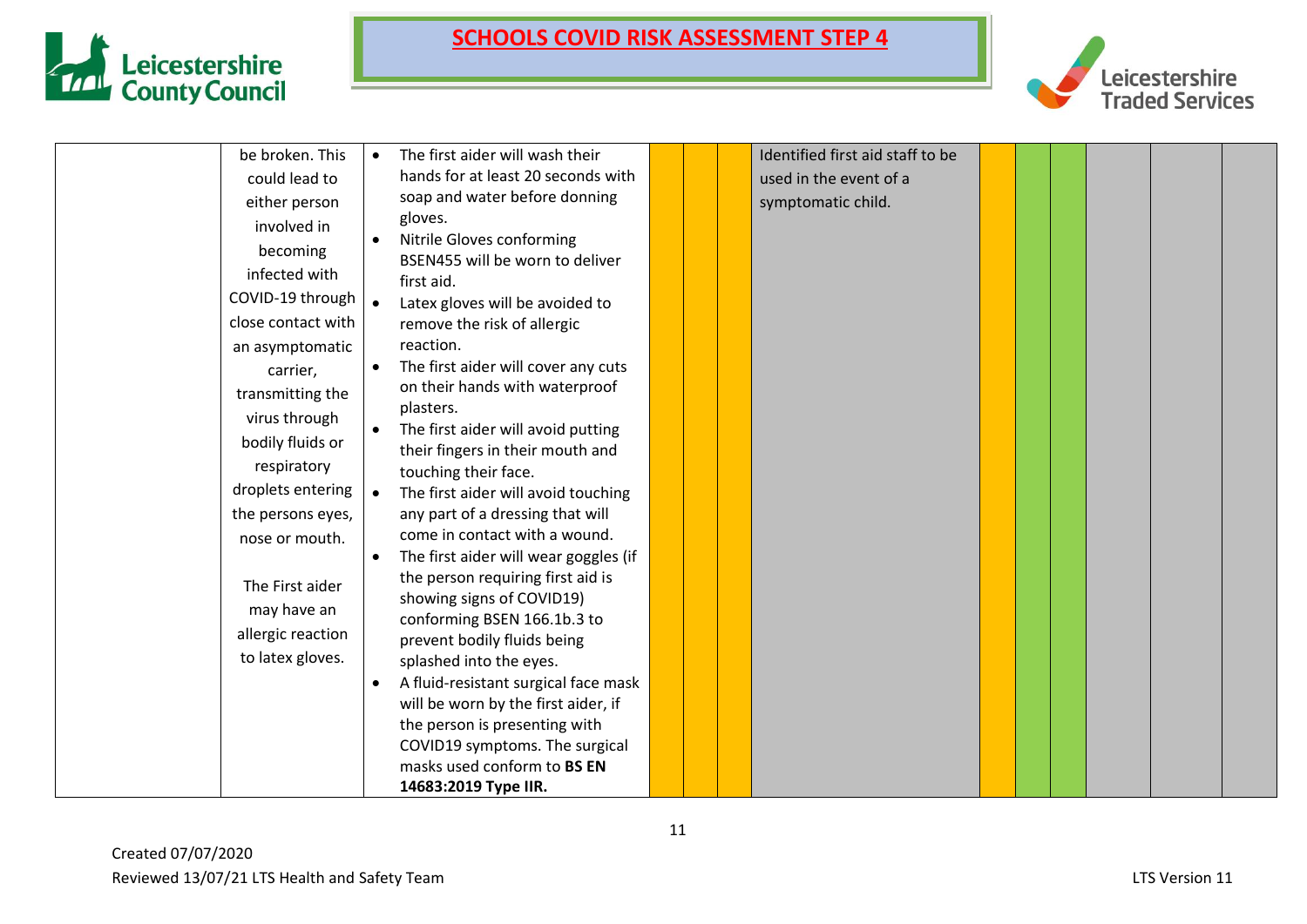



|  |           | After each first aid treatment is                               |  |  |  |  |  |
|--|-----------|-----------------------------------------------------------------|--|--|--|--|--|
|  |           | given all equipment and surfaces,                               |  |  |  |  |  |
|  |           | including goggles and visor used                                |  |  |  |  |  |
|  |           | will be cleaned down using a                                    |  |  |  |  |  |
|  |           | detergent solution. This is                                     |  |  |  |  |  |
|  |           | followed by disinfection using a                                |  |  |  |  |  |
|  |           | solution that contains 1000 parts                               |  |  |  |  |  |
|  |           | per million (1000 ppm av.cl.). The                              |  |  |  |  |  |
|  |           | goggles and visor are rinsed with                               |  |  |  |  |  |
|  |           | clean water after being                                         |  |  |  |  |  |
|  |           | disinfected to remove any                                       |  |  |  |  |  |
|  |           | chemical residue.                                               |  |  |  |  |  |
|  | $\bullet$ | After using the face masks, aprons                              |  |  |  |  |  |
|  |           | and gloves they will be correctly                               |  |  |  |  |  |
|  |           | doffed and placed straight into a                               |  |  |  |  |  |
|  |           | bag and the bags tied.                                          |  |  |  |  |  |
|  |           | NHS hand washing posters have                                   |  |  |  |  |  |
|  |           | been installed above sinks to give                              |  |  |  |  |  |
|  |           | information on good hand                                        |  |  |  |  |  |
|  |           | washing techniques.                                             |  |  |  |  |  |
|  | $\bullet$ | Face masks and gloves will only be                              |  |  |  |  |  |
|  |           | used for 1 treatment of first aid                               |  |  |  |  |  |
|  |           | they will not be used to treat a                                |  |  |  |  |  |
|  |           | second person requiring first aid.                              |  |  |  |  |  |
|  |           |                                                                 |  |  |  |  |  |
|  |           | First aiders have been given<br>information on how to correctly |  |  |  |  |  |
|  |           | don and doff their PPE.                                         |  |  |  |  |  |
|  |           |                                                                 |  |  |  |  |  |
|  |           |                                                                 |  |  |  |  |  |
|  |           |                                                                 |  |  |  |  |  |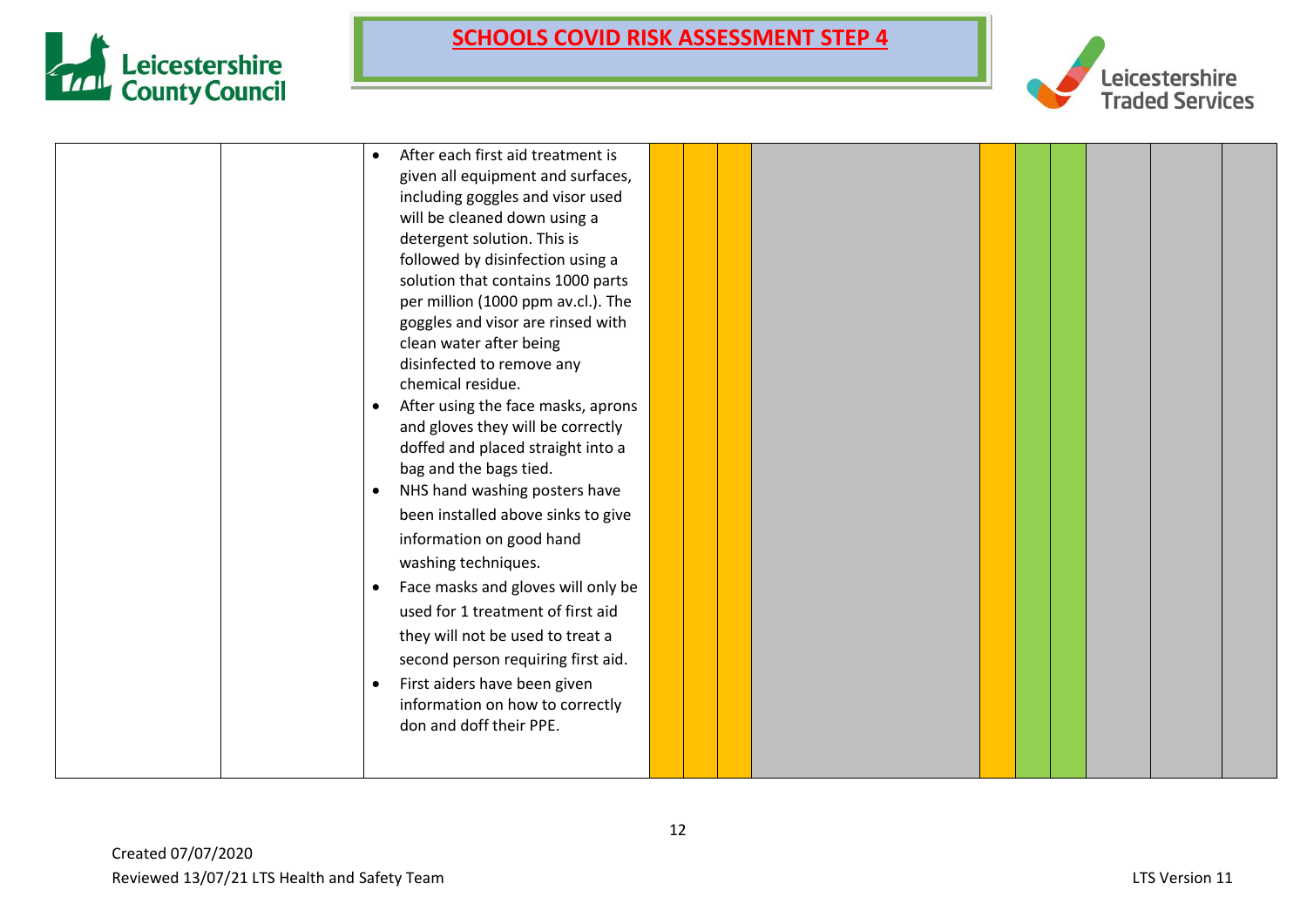



|               |              | After first aid treatment is given<br>$\bullet$<br>and cleaning has been completed<br>the first aider will wash their<br>hands with soap and water for at<br>least 20 seconds before<br>commencing any further work.                                                   |  |                                                                                                |  |  |  |
|---------------|--------------|------------------------------------------------------------------------------------------------------------------------------------------------------------------------------------------------------------------------------------------------------------------------|--|------------------------------------------------------------------------------------------------|--|--|--|
| Intimate care | Staff, pupil | The staff member providing the<br>$\bullet$<br>intimate care will wash hands<br>thoroughly before and after<br>providing intimate care, using<br>soap and water for at least 20<br>seconds. Use alcohol-based hand<br>sanitiser if soap and water is not<br>available. |  | Individual discussions<br>with parents as needed<br>for advice/support on<br>individual needs. |  |  |  |
|               |              | NHS hand washing posters have<br>$\bullet$<br>been installed above sinks to give<br>information on good hand<br>washing techniques.<br>Children, young people and<br>$\bullet$<br>students whose care routinely                                                        |  |                                                                                                |  |  |  |
|               |              | already involves the use of PPE<br>due to their intimate care needs<br>will continue to receive their care<br>in the same way, using the same<br>PPE as they have always done for<br>this task. This PPE may include:<br>Gloves                                        |  |                                                                                                |  |  |  |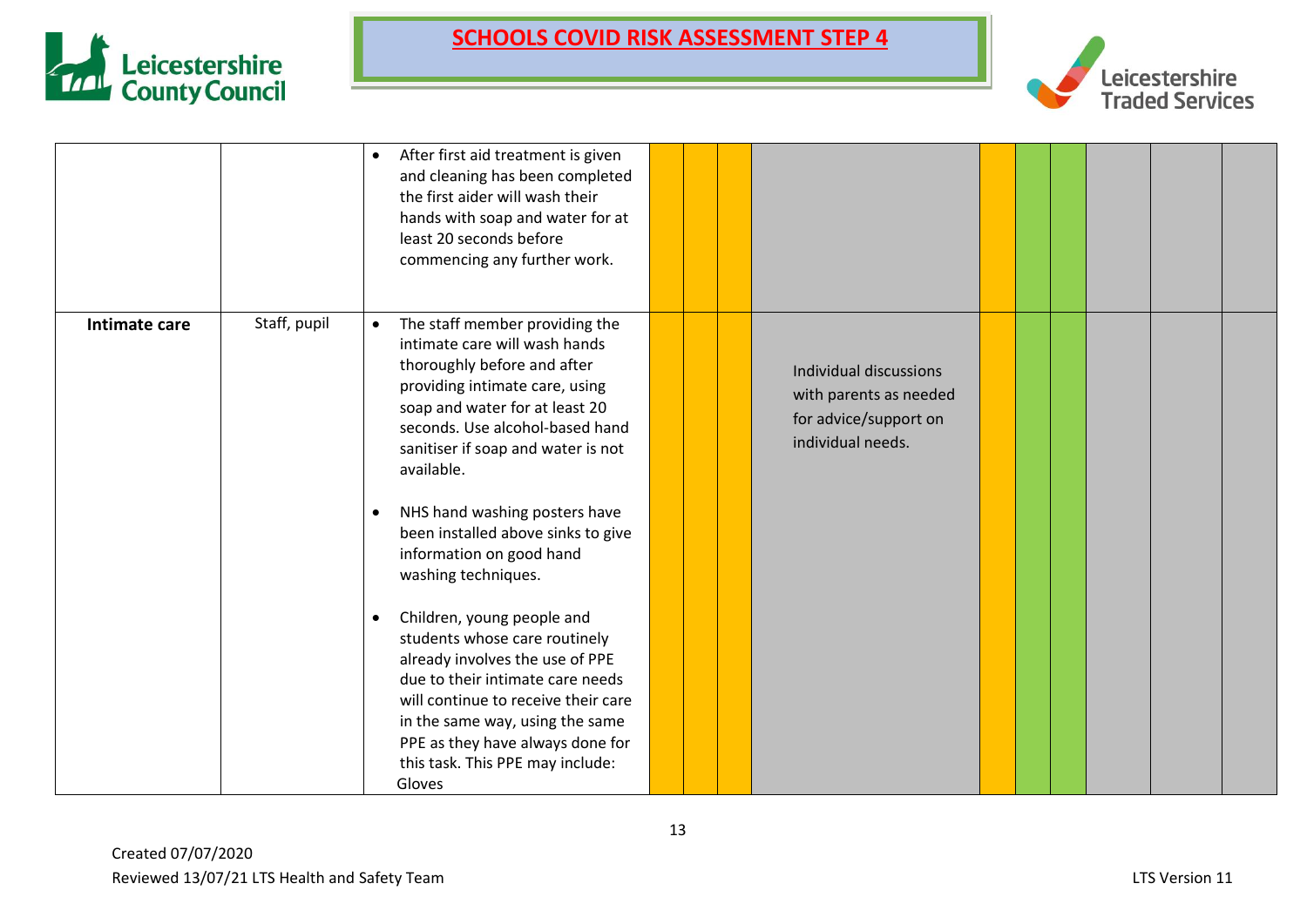



|                                 |                                                                             | Goggles<br>Apron<br>Mask<br>If contact with the unwell child or<br>$\bullet$<br>young person is necessary, then<br>nitrile/latex disposable gloves, a<br>disposable apron and a fluid-<br>resistant surgical face mask should<br>be worn by the supervising adult.<br>If a there is a risk of splashing to<br>the eyes, for example from<br>coughing, spitting, or vomiting,<br>then eye protection should also be<br>worn.<br>The room is always well<br>$\bullet$<br>ventilated. |                                                                       |  |            |      |  |
|---------------------------------|-----------------------------------------------------------------------------|------------------------------------------------------------------------------------------------------------------------------------------------------------------------------------------------------------------------------------------------------------------------------------------------------------------------------------------------------------------------------------------------------------------------------------------------------------------------------------|-----------------------------------------------------------------------|--|------------|------|--|
| Insufficient<br><b>Cleaning</b> | Reduced infection<br>control which<br>may result in<br>spread of<br>COVID19 | A detailed cleaning schedule will<br>$\bullet$<br>be implemented throughout the<br>site, ensuring that contact points,<br>e.g. worksurfaces, door handles,<br>taps etc. are all thoroughly<br>cleaned and disinfected regularly.                                                                                                                                                                                                                                                   | SLT monitoring<br>$\bullet$<br>schedule put into<br>place. To include |  | <b>SLT</b> | 24/8 |  |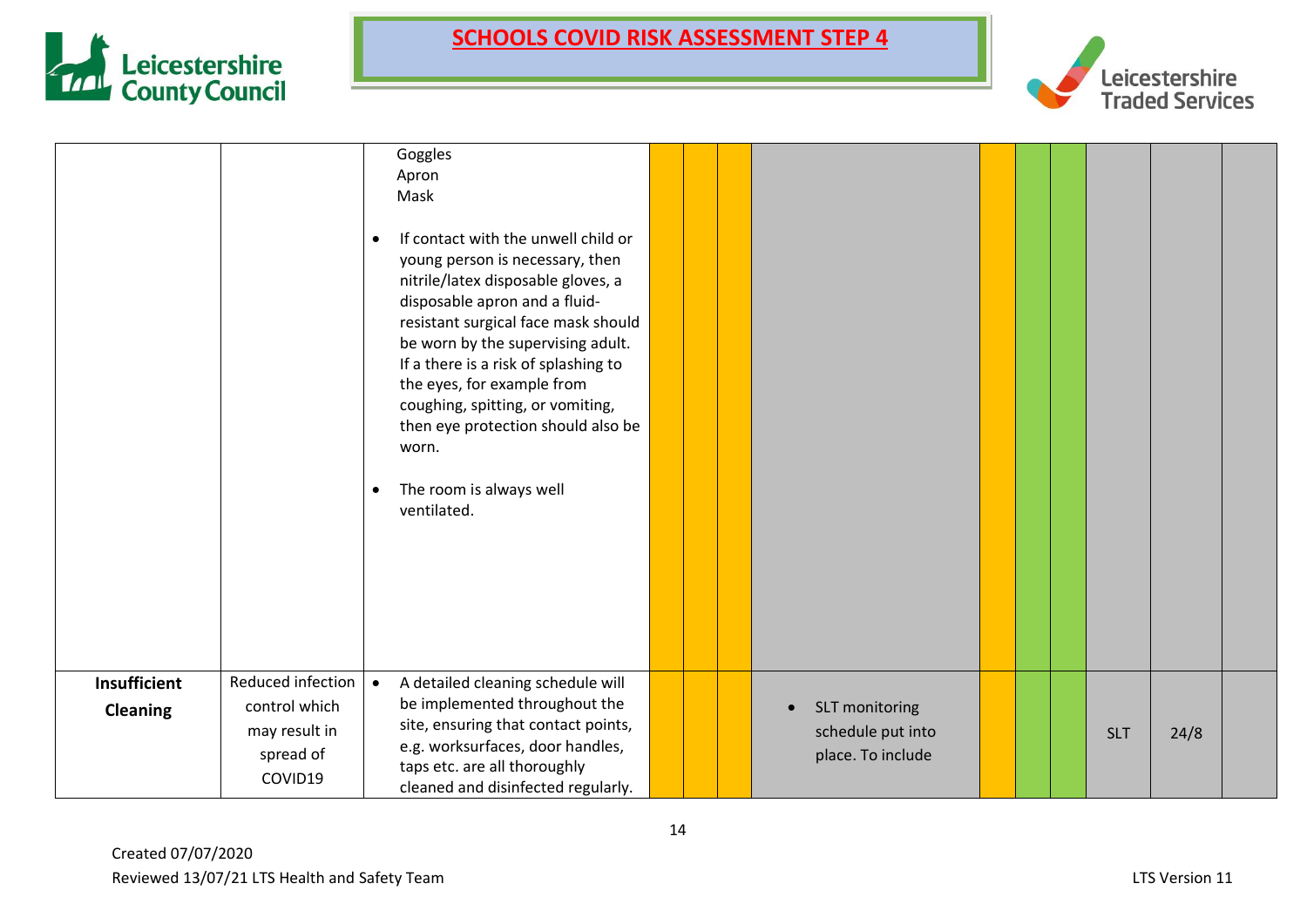



| A record of each cleaning /<br>$\bullet$      |  | regular and spot |  |  |  |
|-----------------------------------------------|--|------------------|--|--|--|
| disinfecting activity is recorded to          |  | checks.          |  |  |  |
| include what has been cleaned, by             |  |                  |  |  |  |
| who, when and how.                            |  |                  |  |  |  |
| Hard surfaces are cleaned with<br>$\bullet$   |  |                  |  |  |  |
| soap and water/standard                       |  |                  |  |  |  |
| detergent prior to disinfecting.              |  |                  |  |  |  |
| Hard surfaces to be cleaned with              |  |                  |  |  |  |
| soap and water prior to                       |  |                  |  |  |  |
| disinfecting.                                 |  |                  |  |  |  |
| Disinfecting should be performed<br>$\bullet$ |  |                  |  |  |  |
| using either a combined detergent             |  |                  |  |  |  |
| disinfectant solution at a dilution           |  |                  |  |  |  |
| of 1000 parts per million (ppm)               |  |                  |  |  |  |
| available chlorine (av.cl.) or a              |  |                  |  |  |  |
| household detergent followed by               |  |                  |  |  |  |
| a disinfectant solution at a dilution         |  |                  |  |  |  |
| of 1000 parts per million (ppm)               |  |                  |  |  |  |
| available chlorine (av.cl.) the               |  |                  |  |  |  |
| googles and visor will be rinsed              |  |                  |  |  |  |
| with clean water after being                  |  |                  |  |  |  |
| disinfected.                                  |  |                  |  |  |  |
| Extra attention is to be given to             |  |                  |  |  |  |
| frequently touched areas and                  |  |                  |  |  |  |
| surfaces, e.g. doors, toilets, door           |  |                  |  |  |  |
| handles, phones, light switches               |  |                  |  |  |  |
| and door fobs, etc. at least twice a          |  |                  |  |  |  |
| day with one of those times being             |  |                  |  |  |  |
| either at the start or end of the             |  |                  |  |  |  |
| day. Refer to the school's cleaning           |  |                  |  |  |  |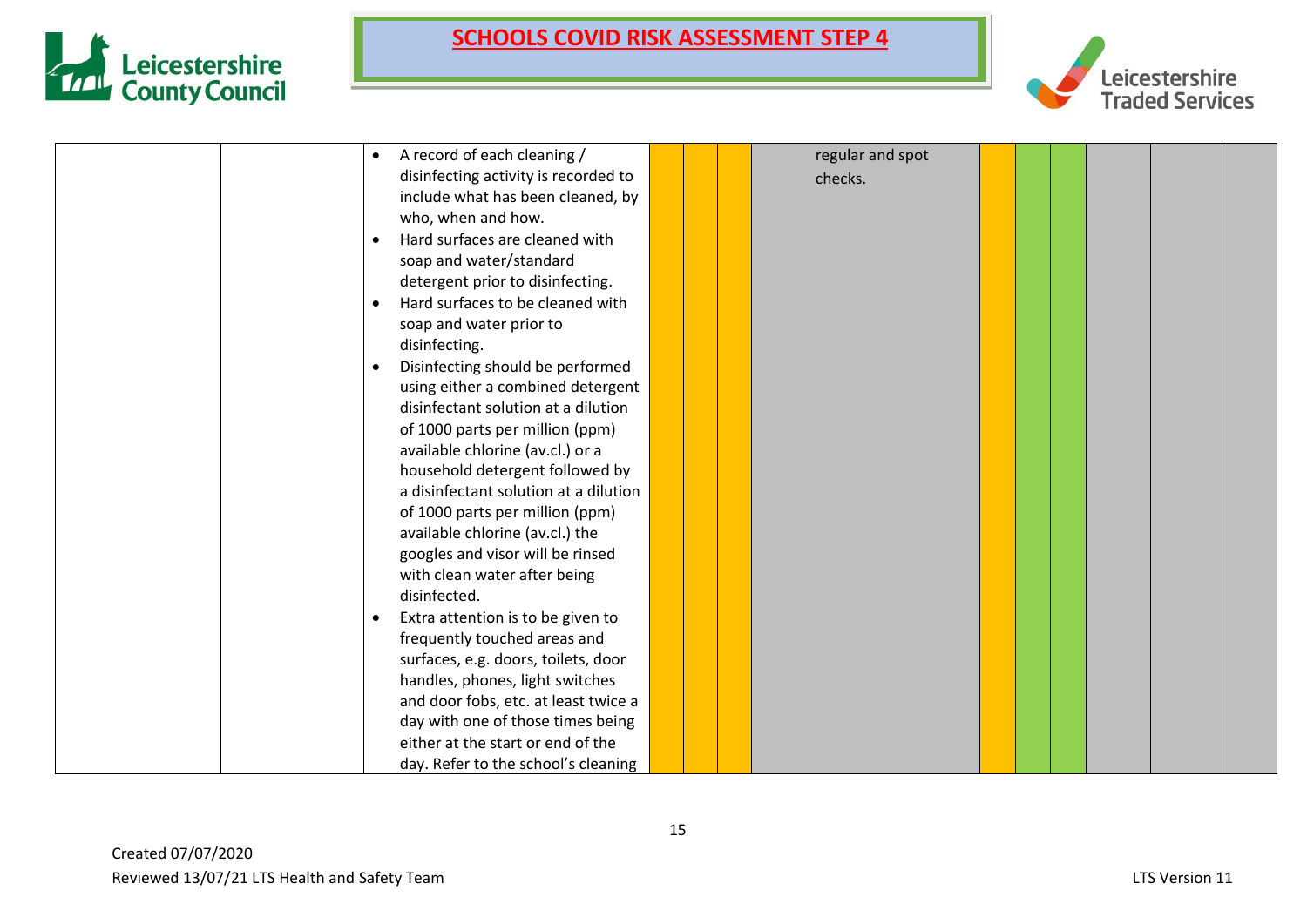



|           | risk management matrix for           |  |  |  |  |  |
|-----------|--------------------------------------|--|--|--|--|--|
|           | further details.                     |  |  |  |  |  |
|           | NOTE: The school's cleaning risk     |  |  |  |  |  |
|           | management matrix should align       |  |  |  |  |  |
|           | with the schools cleaning plan and   |  |  |  |  |  |
|           | cleaning record.                     |  |  |  |  |  |
| $\bullet$ | Hand towels and hand wash are to     |  |  |  |  |  |
|           | be checked and replaced as           |  |  |  |  |  |
|           | needed by the Premises Officer       |  |  |  |  |  |
|           | and cleaning staff.                  |  |  |  |  |  |
| $\bullet$ | Enhance the cleaning regimes for     |  |  |  |  |  |
|           | toilet facilities, particularly door |  |  |  |  |  |
|           | handles, locks and the toilet flush, |  |  |  |  |  |
|           | etc.                                 |  |  |  |  |  |
| $\bullet$ | Only cleaning products supplied      |  |  |  |  |  |
|           | by the school are to be used. Staff  |  |  |  |  |  |
|           | are told not to bring cleaning       |  |  |  |  |  |
|           | products from home.                  |  |  |  |  |  |
| $\bullet$ | Please refer to the school's COSHH   |  |  |  |  |  |
|           | risk assessments for further         |  |  |  |  |  |
|           | control measures in relation to      |  |  |  |  |  |
|           | cleaning chemicals used.             |  |  |  |  |  |
| $\bullet$ | PPE required for cleaning will be    |  |  |  |  |  |
|           | noted in the outcome of the          |  |  |  |  |  |
|           | <b>COSHH risk assessments</b>        |  |  |  |  |  |
|           | conducted for cleaning chemicals     |  |  |  |  |  |
|           | used.                                |  |  |  |  |  |
| $\bullet$ | Bin liners are used in all bins and  |  |  |  |  |  |
|           | bins are emptied into the external   |  |  |  |  |  |
|           | waste bin/skip regularly.            |  |  |  |  |  |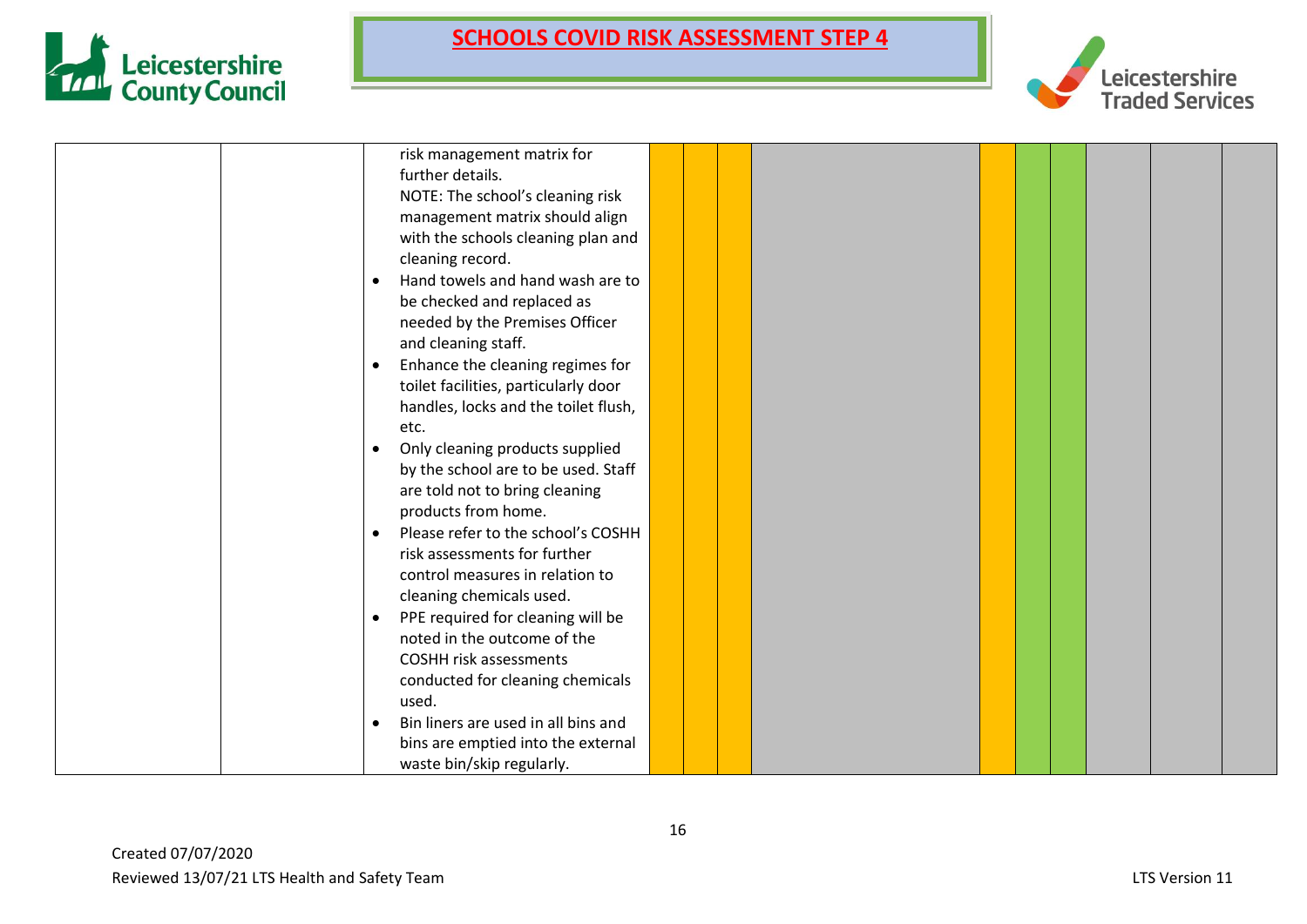



|                            |                                                                        | Random monitoring spot checks<br>$\bullet$<br>are made by the SLT to confirm<br>cleaning activities are being<br>completed. This will be formally<br>documented on the cleaning<br>record. |  |                                |  |           |       |        |  |
|----------------------------|------------------------------------------------------------------------|--------------------------------------------------------------------------------------------------------------------------------------------------------------------------------------------|--|--------------------------------|--|-----------|-------|--------|--|
| <b>Poor Ventilation /</b>  | Staff, pupils,                                                         |                                                                                                                                                                                            |  |                                |  |           |       |        |  |
| <b>Lack of Ventilation</b> | visitors,<br>contractors.                                              | Natural ventilation is provided by<br>$\bullet$<br>opening windows. In cooler                                                                                                              |  | Regular reminders for staff.   |  |           |       |        |  |
| <b>Thermal</b>             |                                                                        | weather windows will be opened<br>just enough to provide constant                                                                                                                          |  | SLT monitoring of ventilation. |  |           |       |        |  |
| Discomfort in              | Reduced infection<br>control which                                     | background ventilation.                                                                                                                                                                    |  |                                |  |           | SS/MC | Ongoin |  |
| colder months              | may result in<br>spread of<br>COVID19.                                 | Windows will be opened more<br>fully during breaks to purge the air<br>in the space.                                                                                                       |  |                                |  |           |       | g      |  |
|                            | COVID-19<br>transmitting<br>through<br>mechanical<br>ventilation ducts | Parents have been informed that<br>$\bullet$<br>the uniform policy has been<br>relaxed to allow for pupils to wear<br>warm clothing such as a jumper or<br>jacket in colder months.        |  | Parents letter.                |  |           |       |        |  |
|                            | that link between<br>rooms.                                            | Natural ventilation is provided by<br>opening external doors where this<br>would not create a safeguarding<br>and/or fire risk.                                                            |  |                                |  | <b>SS</b> | 24/8  |        |  |
|                            |                                                                        | Furniture has been re-arranged<br>where possible to avoid direct                                                                                                                           |  |                                |  |           |       |        |  |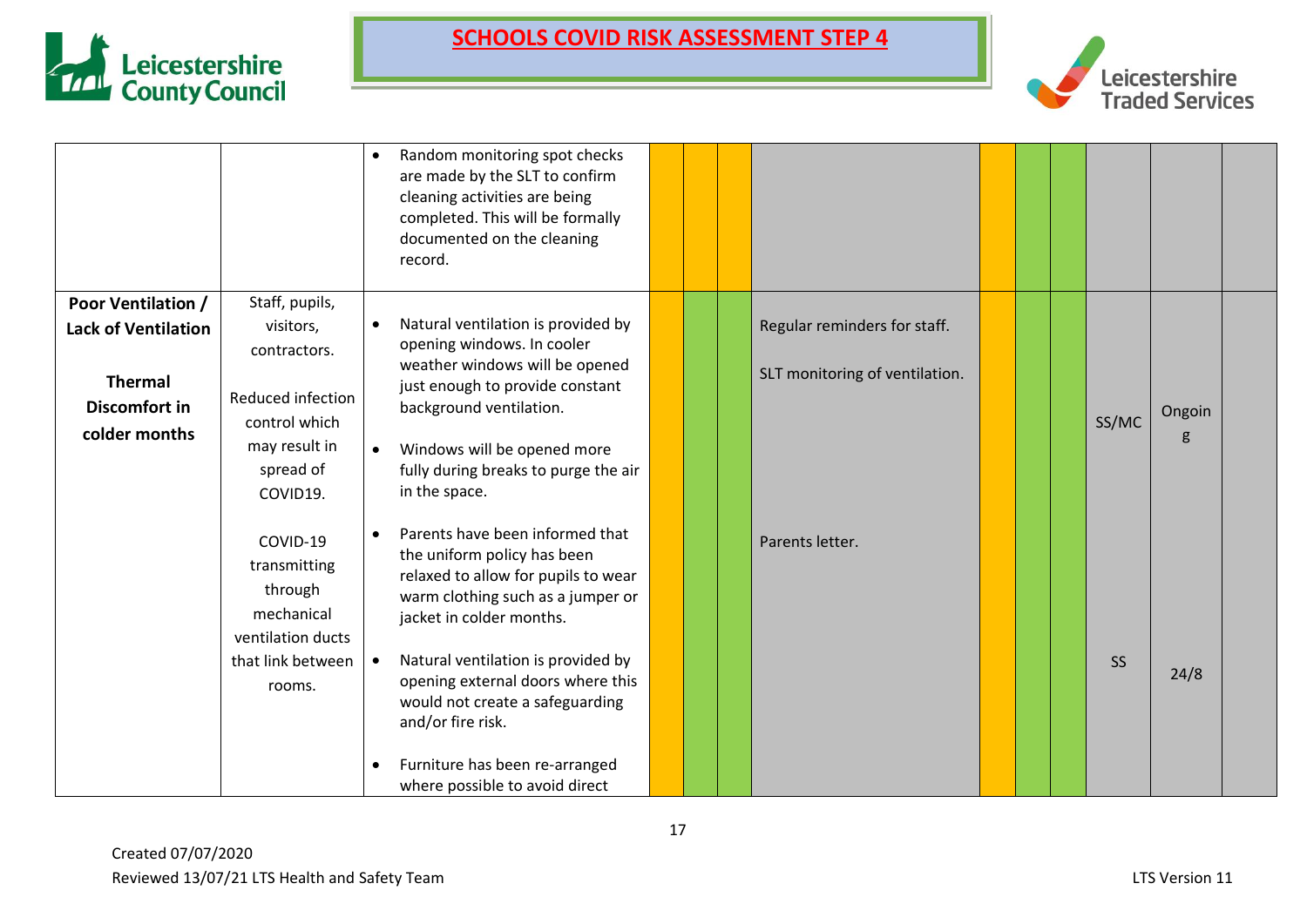



|                             |                                        | $\bullet$ | drafts. This may prove to be<br>difficult where class sizes are<br>large.<br>Heating will be used and adjusted<br>as necessary in occupied spaces to<br>help to ensure thermal comfort<br>levels are maintained. |  |                       |  |           |      |  |
|-----------------------------|----------------------------------------|-----------|------------------------------------------------------------------------------------------------------------------------------------------------------------------------------------------------------------------|--|-----------------------|--|-----------|------|--|
| <b>Breakfast and after</b>  | Staff, pupils,                         | $\bullet$ | Individual Covid risk assessments                                                                                                                                                                                |  |                       |  |           |      |  |
| school clubs                | parents/guardian,                      |           | should be available for activities                                                                                                                                                                               |  | RA shared with Sports |  |           |      |  |
|                             | visitors and<br>contractors.           |           | taking place out of school hours.<br>This should contain controls to                                                                                                                                             |  | Coaches               |  |           |      |  |
|                             | Reduced infection                      |           | reduce the spread of COVID19 and                                                                                                                                                                                 |  |                       |  | <b>SS</b> | 27/8 |  |
|                             | control which                          |           | be consistent with step 4 guidance                                                                                                                                                                               |  |                       |  |           |      |  |
|                             | may result in                          |           | for the activity being undertaken                                                                                                                                                                                |  |                       |  |           |      |  |
|                             | spread of<br>COVID19                   |           | e.g. music clubs, grassroots sport                                                                                                                                                                               |  |                       |  |           |      |  |
|                             | Staff, pupils,                         |           | A COVID risk assessment will be                                                                                                                                                                                  |  |                       |  |           |      |  |
| <b>Residential visits /</b> | parents/guardian/                      |           | created for each off-site visit.<br>Any educational visits will be                                                                                                                                               |  |                       |  |           |      |  |
| off-site visits             | public/volunteers<br>Reduced infection |           | conducted in line with relevant                                                                                                                                                                                  |  |                       |  |           |      |  |
|                             | control which                          |           | COVID-19 guidance and                                                                                                                                                                                            |  |                       |  |           |      |  |
|                             | may result in                          |           | regulations in place at that time<br>both domestically and                                                                                                                                                       |  |                       |  |           |      |  |
|                             | spread of                              |           | internationally.                                                                                                                                                                                                 |  |                       |  |           |      |  |
|                             | COVID19                                | $\bullet$ | OEAP and government guidance                                                                                                                                                                                     |  |                       |  |           |      |  |
|                             |                                        |           | will be followed during the visits                                                                                                                                                                               |  |                       |  |           |      |  |
|                             |                                        |           | and will be used to help develop<br>risk assessments for the visits.                                                                                                                                             |  |                       |  |           |      |  |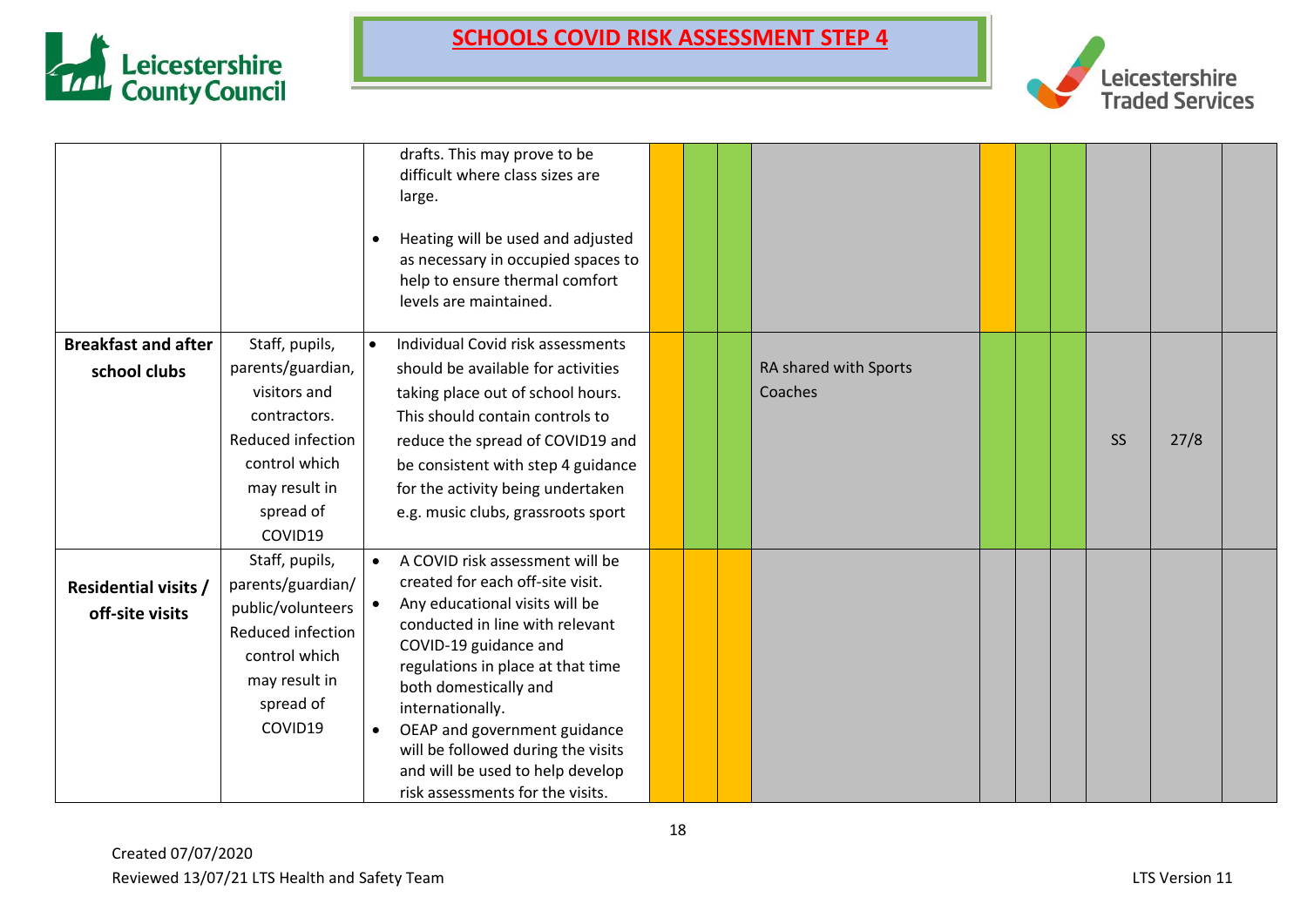



| <b>Poor Hand Hygiene</b>                  | Reduced infection<br>control which<br>may result in<br>spread of<br>COVID19     | Pupils and staff to wash their<br>hands with soap and water for at<br>least 20 seconds on arrival at<br>school, before eating and after<br>breaks.<br>Adult supervision where possible.      |  | All classess reminder sessions<br>in first week re hand hygiene.<br>Soap to be topped up daily by<br>premises team<br>Sanitiser available in all areas.<br>All staff and parents to be<br>made aware of new risk<br>assessment and protocols |  | All<br><b>JS</b><br><b>SS</b> | 28/8<br>Ongoing<br>24/8 |  |
|-------------------------------------------|---------------------------------------------------------------------------------|----------------------------------------------------------------------------------------------------------------------------------------------------------------------------------------------|--|----------------------------------------------------------------------------------------------------------------------------------------------------------------------------------------------------------------------------------------------|--|-------------------------------|-------------------------|--|
| <b>Poor Respiratory</b><br><b>Hygiene</b> | Reduced infection   •<br>control which<br>may result in<br>spread of<br>COVID19 | Tissues provided in every<br>classroom.<br>Lidded bins provided in all<br>classrooms and in communal<br>areas.<br>Relay the "catch it, kill it, bin it"<br>approach to all staff and pupils. |  | All classes reminder sessions<br>in first week re hand hygiene.<br>BINS EMPTIED daily by<br>premises team<br>Sanitiser available in all areas.<br>All staff and parents to be<br>made aware of new risk<br>assessment and protocols          |  | All<br><b>JS</b><br><b>SS</b> | 28/8<br>Ongoing<br>24/8 |  |

To add more rows to the risk assessment, place the cursor within the last row right click and select insert row below.

#### **Source:**

[https://assets.publishing.service.gov.uk/government/uploads/system/uploads/attachment\\_data/file/999722/PPE\\_in\\_education\\_childcare\\_and\\_childrens\\_social\\_c](https://assets.publishing.service.gov.uk/government/uploads/system/uploads/attachment_data/file/999722/PPE_in_education_childcare_and_childrens_social_care_settings.pdf) [are\\_settings.pdf](https://assets.publishing.service.gov.uk/government/uploads/system/uploads/attachment_data/file/999722/PPE_in_education_childcare_and_childrens_social_care_settings.pdf)

#### **Guidance for full opening: schools**

[https://assets.publishing.service.gov.uk/government/uploads/system/uploads/attachment\\_data/file/999689/Schools\\_guidance\\_Step\\_4\\_update\\_FINAL.pdf](https://assets.publishing.service.gov.uk/government/uploads/system/uploads/attachment_data/file/999689/Schools_guidance_Step_4_update_FINAL.pdf)

**Protective measures for out-of-school settings during the coronavirus (COVID-19) outbreak**

**[https://assets.publishing.service.gov.uk/government/uploads/system/uploads/attachment\\_data/file/999758/OOSS\\_Provider\\_Guidance\\_PDF\\_Step\\_4.pdf](https://assets.publishing.service.gov.uk/government/uploads/system/uploads/attachment_data/file/999758/OOSS_Provider_Guidance_PDF_Step_4.pdf)**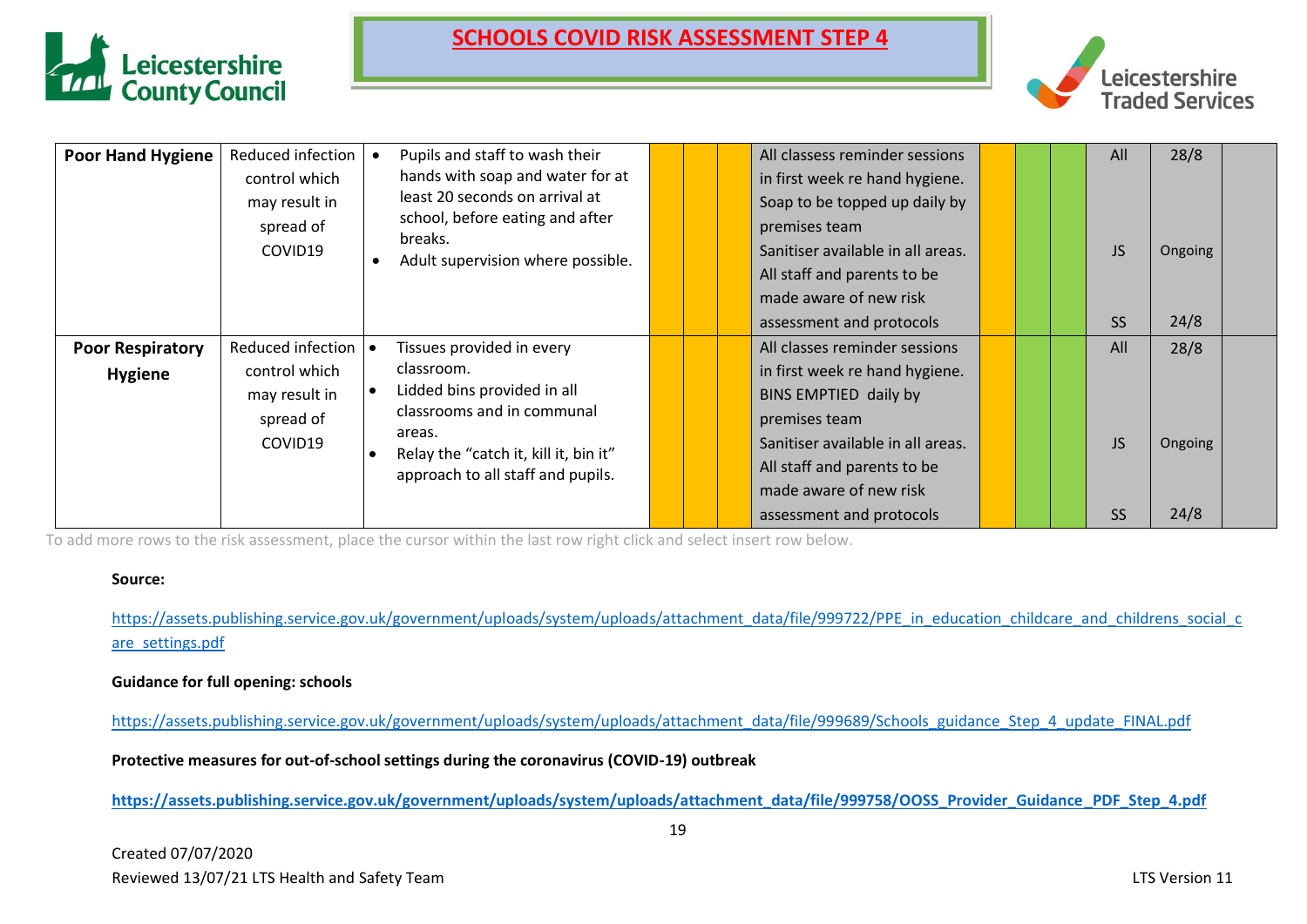



**Air conditioning and ventilation during the coronavirus outbreak**

**<https://www.hse.gov.uk/coronavirus/equipment-and-machinery/air-conditioning-and-ventilation.htm>**

**Contacts: PHE health protection teams**

<https://www.gov.uk/guidance/contacts-phe-health-protection-teams>

**Source NHS:**

<https://www.nhs.uk/conditions/coronavirus-covid-19/check-if-you-have-coronavirus-symptoms/>

**COVID-19: cleaning in non-healthcare settings:**

<https://www.gov.uk/government/publications/covid-19-decontamination-in-non-healthcare-settings/covid-19-decontamination-in-non-healthcare-settings>

**St. John Ambulance Covid-19: advice for first aiders**:

<https://www.sja.org.uk/get-advice/first-aid-advice/covid-19-advice-for-first-aiders/>

**Operational guidance for SEND in Step 4:**

**[https://assets.publishing.service.gov.uk/government/uploads/system/uploads/attachment\\_data/file/999741/SEND\\_update\\_guidance\\_Step\\_4.pdf](https://assets.publishing.service.gov.uk/government/uploads/system/uploads/attachment_data/file/999741/SEND_update_guidance_Step_4.pdf)**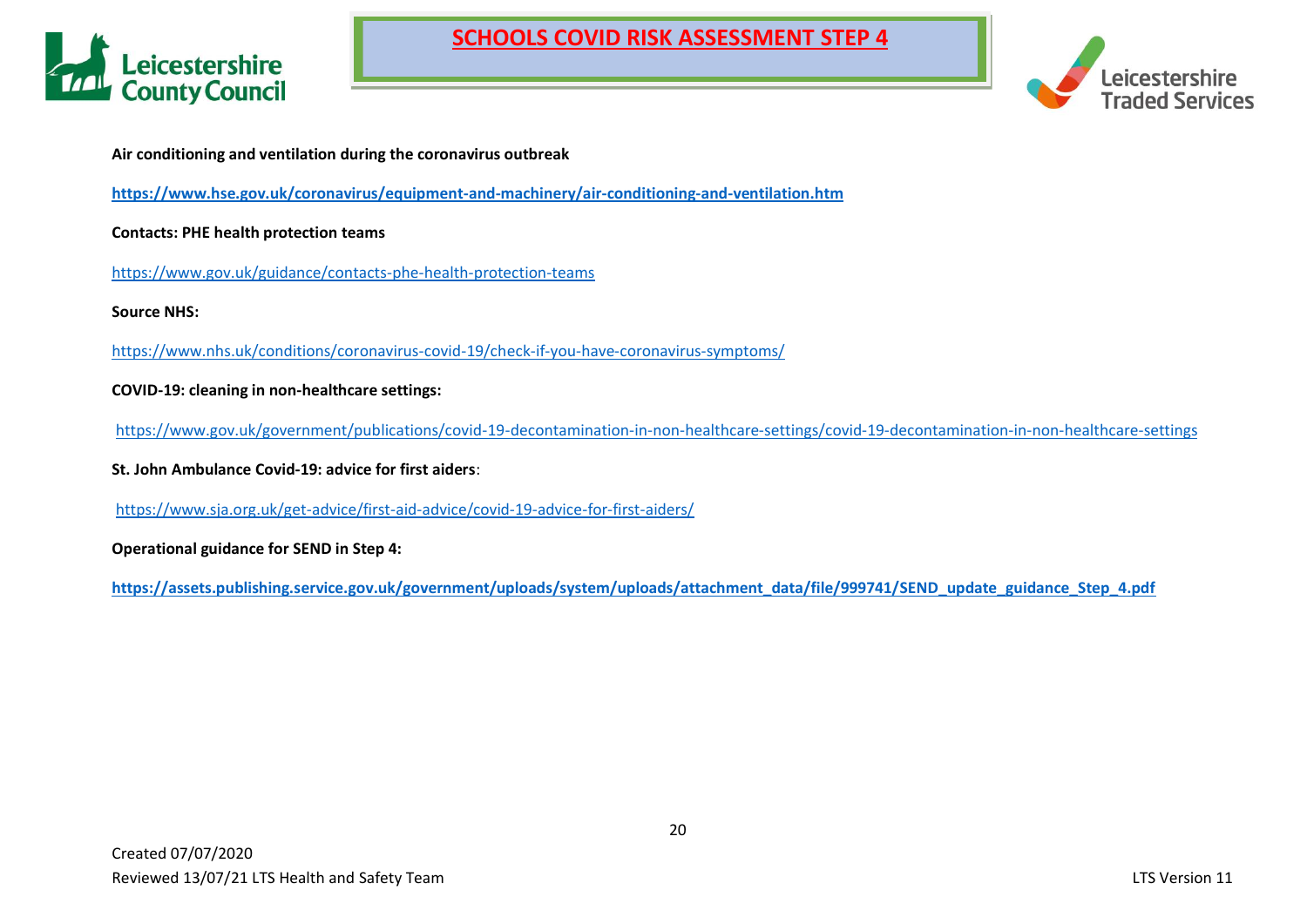



|                            | Mrs Simone Stewart |                                 |                |
|----------------------------|--------------------|---------------------------------|----------------|
| Risk Assessor (s) Name(s): |                    | Risk Assessor(s) Signature (S): |                |
|                            |                    |                                 |                |
|                            |                    |                                 |                |
| Authorised By:             |                    | Authoriser Signature:           | <b>Initial</b> |
| Date Conducted:            | 28/8/21            | Date of Next Review:            |                |
|                            |                    | Date of Review:                 |                |
|                            |                    | Date of Review:                 |                |
|                            |                    | Date of Review:                 |                |
|                            |                    | Date of Review:                 |                |

| ÷<br>ि,              | High<br>Death, long term serious ill health.                   | <b>Medium</b>                           | <b>High</b>                                     | <b>High</b>                     |
|----------------------|----------------------------------------------------------------|-----------------------------------------|-------------------------------------------------|---------------------------------|
| ntial Sev<br>of Harm | <b>Medium</b><br>Illness requiring further medical assistance. | Low                                     | <b>Medium</b>                                   | <b>High</b>                     |
| $\overline{5}$       | Low<br>Mild illness requiring self-isolation only              | Low                                     | Low                                             | <b>Medium</b>                   |
|                      |                                                                | Low<br>The event is unlikely to happen. | <b>Medium</b><br>It is fairly likely to happen. | High<br>It is likely to happen. |